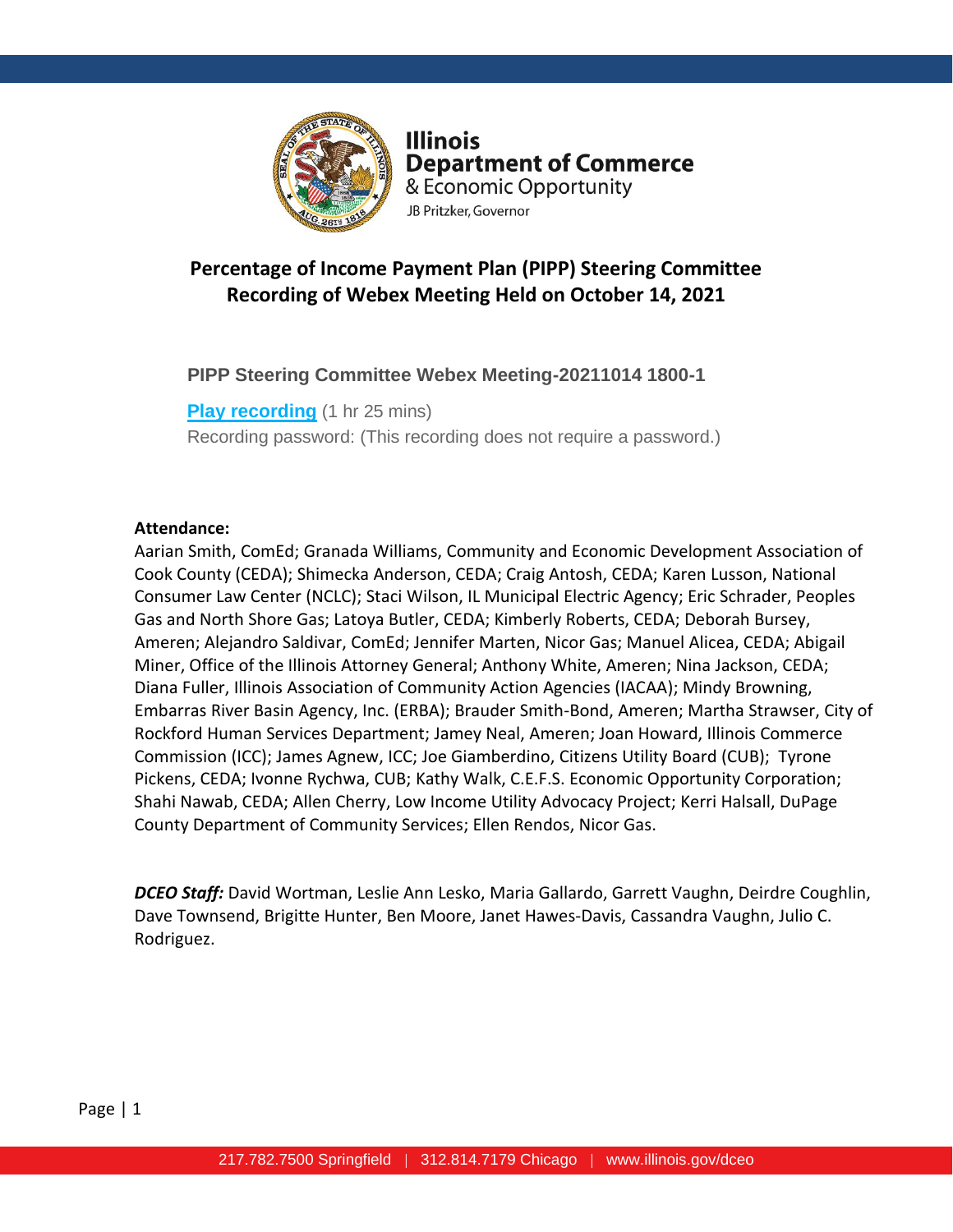# **Percentage of Income Payment Plan (PIPP) WebEx Meeting Transcript October 14, 2021**

#### WEBVTT

### 1

david wortman 00:00:10.780 --> 00:00:23.285

Quarterly meeting to begin. I think we'll wait, we have 60 people invited and it looks like we have less than 20 here. So we'll wait a minute or 2 before we jump right into the meeting.

2 david wortman 00:00:48.100 --> 00:00:49.775 The, um.

3

david wortman 00:00:52.174 --> 00:00:53.314 Attendees today.

#### 4

david wortman 00:01:45.060 --> 00:02:06.205

okay we're a couple minutes after uh we've got uh twenty four people on so i'm sure we'll have more joining but uh let's get started thank you for uh attending the quarterly meeting the quarterly tip steering committee meeting uh we'll start with a call to order i'll let everyone know that's logged in

5

david wortman 00:02:09.500 --> 00:02:30.645

Will be posted on the web, so that, uh, it can be watched again. So, um, let's see, we've got everyone placed on mute now to start, uh, as later as we, uh, have questions we'll unmute so you can talk. But right now we have everyone on mute. Uh, but you can type a.

6

david wortman 00:02:30.649 --> 00:02:51.794 and the chat area anytime maria is going to be monitoring that so we will respond to typed questions so we'll start off this is always a little clunky but the approval of the meeting minutes but the meeting minutes are actually

7 david wortman 00:03:01.140 --> 00:03:22.285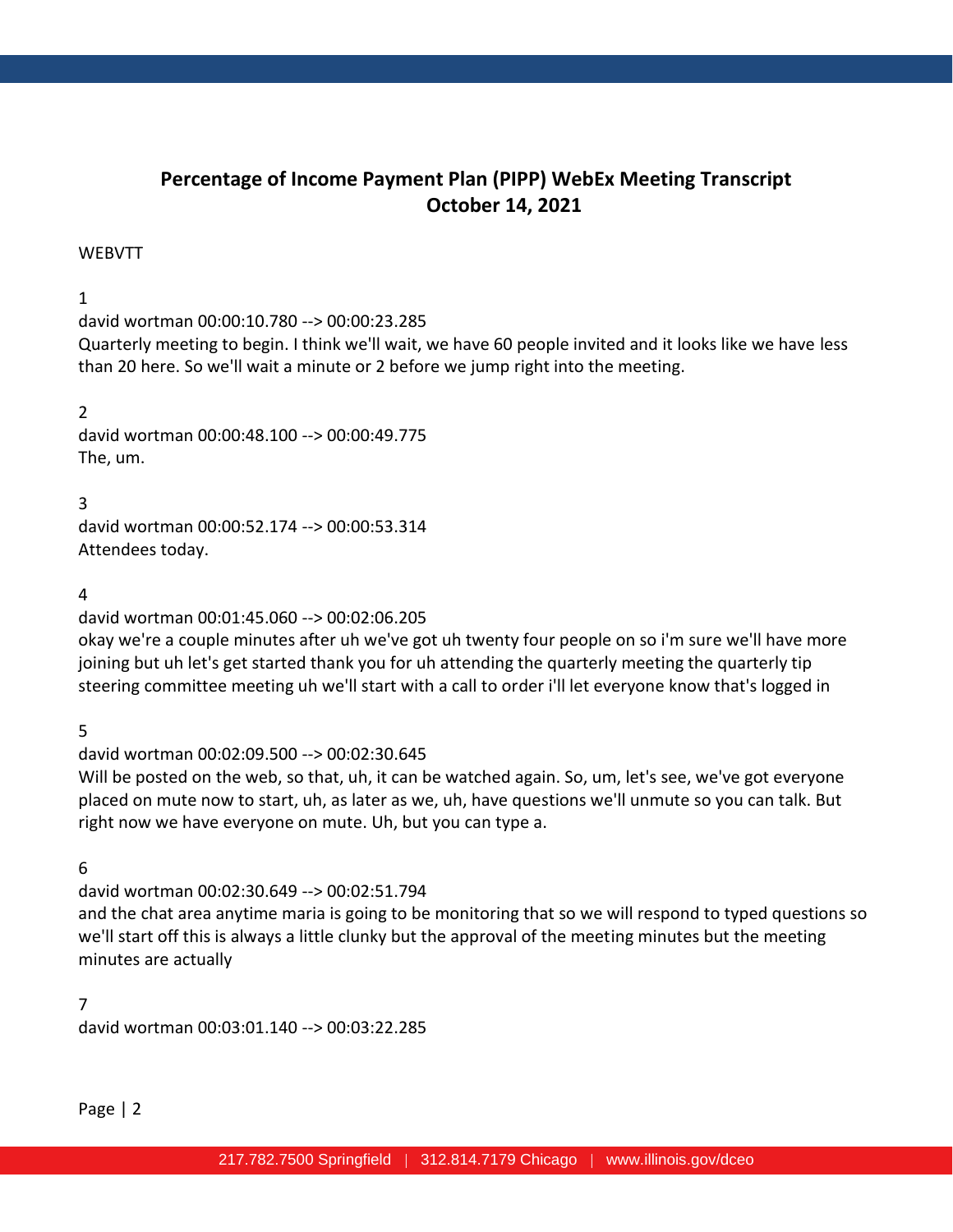For this meeting invite, you should have had a last meetings, transcript and link. So I would request that. We have someone I guess you could type in that, uh, to move to accept that document the transcript as meeting minutes.

### 8

david wortman 00:03:34.864 --> 00:03:43.834 Okay, I'm going to call on people, Joan Howard will you motion to accept that document?

# 9

Joan Howard 00:03:45.094 --> 00:03:45.694 Yes, I will.

### 10

david wortman 00:03:46.504 --> 00:03:51.064 Thank you and let's see. Can I get a 2nd from Mindy? Browning?

### 11

Mindy Browning 00:03:52.564 --> 00:03:53.644 Sure, all 2nd.

### 12

david wortman 00:03:54.274 --> 00:03:55.204 All right Thank you.

# 13

david wortman 00:04:01.460 --> 00:04:22.605 To be approved all those in favor, say, aye opposed same sign during no opposed. We're going to proceed. So we got a several things to talk about here. Today. We've got a regular discussion items.

# 14

david wortman 00:04:34.560 --> 00:04:55.705 Of our system rewrite and what that can and is going to mean for for these are programs. These are very important conversations. As I said, it's the beginning I'm laying out today kind of my thoughts on it but, uh, welcome this, the beginning of this process.

# 15

david wortman 00:04:55.709 --> 00:05:06.774 Where we talk about it as a group, so, with that, we'll go straight to the discussion items in the program updates. So I will hand it off to Maria.

# 16

Page | 3 Maria Gallardo 00:05:08.304 --> 00:05:16.494 Thank you, uh, David, good afternoon. Everyone is Maria with. I will be providing the, uh, reports.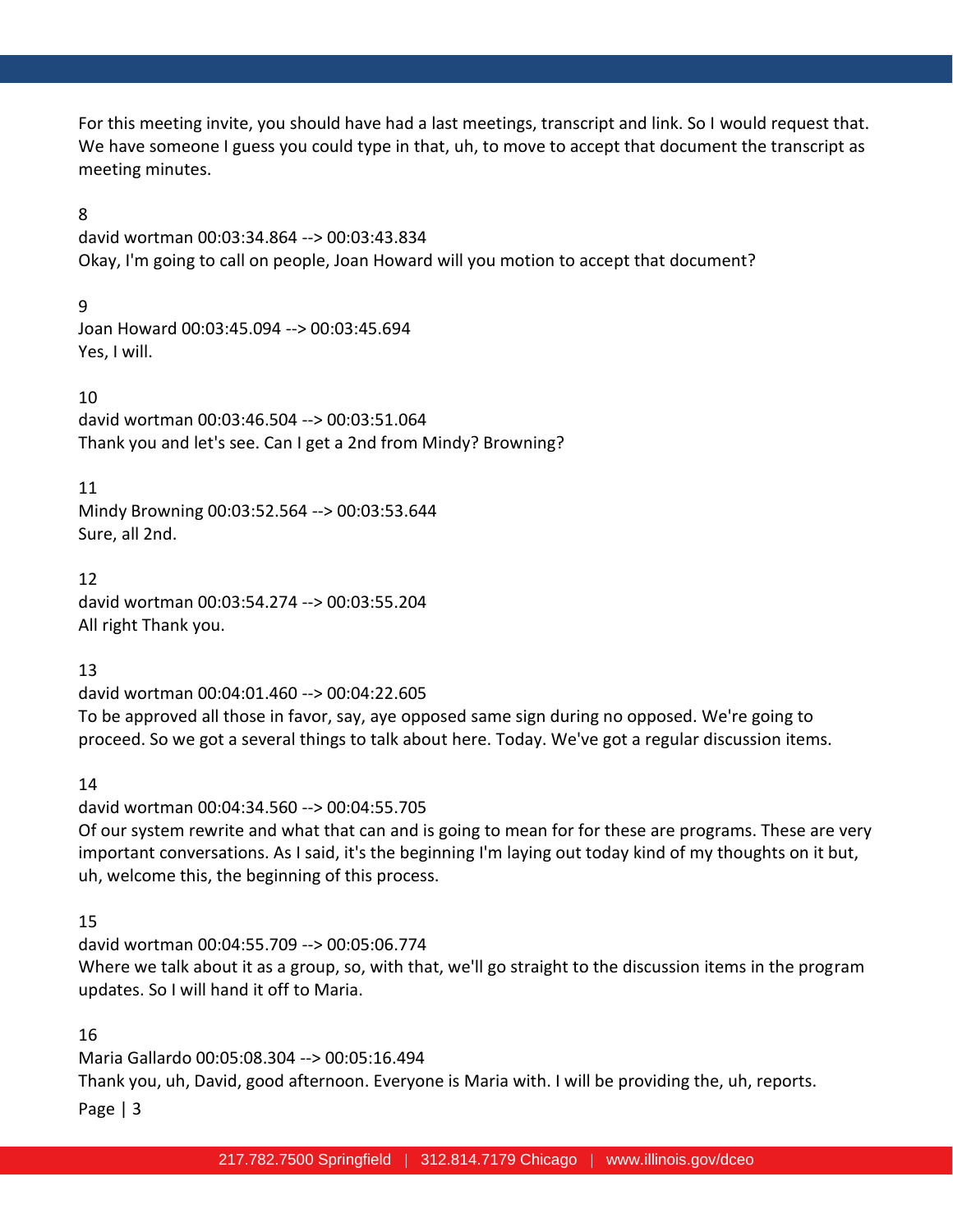Maria Gallardo 00:05:17.724 --> 00:05:38.004

So, a total of 33,436,335, it's currently being obligated annually on behalf of 31,245 customers that are currently enrolling peak um, the sole ways you can see.

# 18

Maria Gallardo 00:05:38.009 --> 00:05:58.974

The breakdown by agency in our program status report. So the, the average benefit that we are currently seeing a 1070 dollars, uh, when we compare to last year, during the same time.

# 19

# Maria Gallardo 00:05:59.394 --> 00:06:20.304

Uh, last year, last year we had an average benefit of 1014, so we are so far we are a slightly higher, so we will continue monitoring those averages. The new the publications also begins September. 1st.

# 20

# Maria Gallardo 00:06:20.310 --> 00:06:41.245

1st, when the Nike program open for the program year, 2022, currently, we are not having any priority groups. Instead all eligible households have been able to apply for energy assistance programs, starting September 1st.

# 21

# Maria Gallardo 00:06:49.360 --> 00:07:10.505

Of the federal poverty guidelines, or the 60% state medium income the same as we are serving the law, he population the enrollment date, uh, continues to be March 31st of 2022 instead of December 31st of this year.

# 22

Maria Gallardo 00:07:14.100 --> 00:07:35.245 Last year with the goal of allowing those agencies that were usually leaving people founding in the past on their budget to have enough opportunity for them to spend their funding until that time.

# 23

# Maria Gallardo 00:07:35.274 --> 00:07:56.304

Enough funding any who may experience a lack of fonts or this time our approach currently each to move funds around to continue serving customers. However, if they're.

# 24

# Maria Gallardo 00:07:56.399 --> 00:08:16.974

No additional funds that can be both at this time our approach will be, or we plan to issue additional funds until December. The reason mostly that during this time we can continue evaluating how much of the remaining.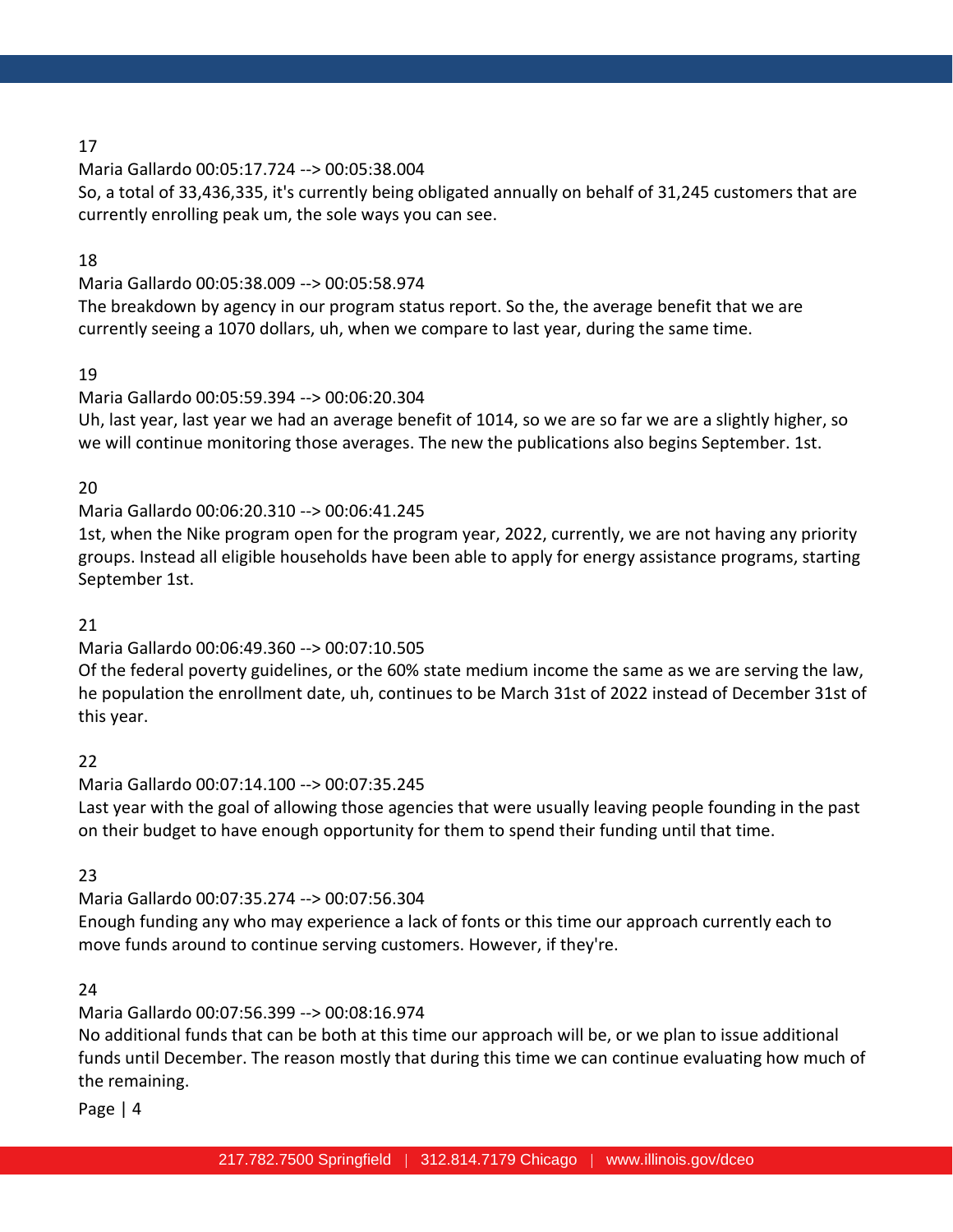# Maria Gallardo 00:08:17.574 --> 00:08:38.334

State funding, we're comfortable issuing a speak funds for the alligator requested that Tony, in terms of new program changes made to feed in order to support Senate bill to 65 the CEO role.

# 26

# Maria Gallardo 00:08:38.784 --> 00:08:59.844

The following changes to the stars production website or site starting August. 2nd, 1 of the changes is the hour maximum benefit split between the gas utility and the electric utility 50% of.

# 27

# Maria Gallardo 00:08:59.850 --> 00:09:20.995

Uh, maximum benefit will go to the gas utility or 900 dollars for a year and then the remaining 50% or the 900 dollars of the maximum amount will go to the electric company. The same applies to the customer paying responsibility or the CPR.

# 28

# Maria Gallardo 00:09:21.024 --> 00:09:41.934

This is the 6%, uh, customers need to make payments toward their, uh, deals. So, 3% of the fix will go towards the gas utility. And then the remaining 3% will go to the electric company. And then finally the drop date.

# 29

# Maria Gallardo 00:09:42.264 --> 00:10:03.294

Uh, has been changed now to 75 days, instead of 45 things and this is the for the customers who are not making the payment on time by the due date. Eventually they could get drop from the program base 75. so we are.

# 30

# Maria Gallardo 00:10:03.324 --> 00:10:24.324

Continuing sending the lease payment letters to these customers also the final wording before drop. So all the processes are still available. It's just the drop date now has changed. And again, we have been implementing these changes since August. 2nd.

# 31

# Maria Gallardo 00:10:25.734 --> 00:10:45.594

We also have been discussing new previous meetings that, for our B, population, since agencies are still offering a remote application process, or a combination between in person and remote application process for those customers who would like to submit their documentation.

# 32

Maria Gallardo 00:10:45.925 --> 00:11:06.505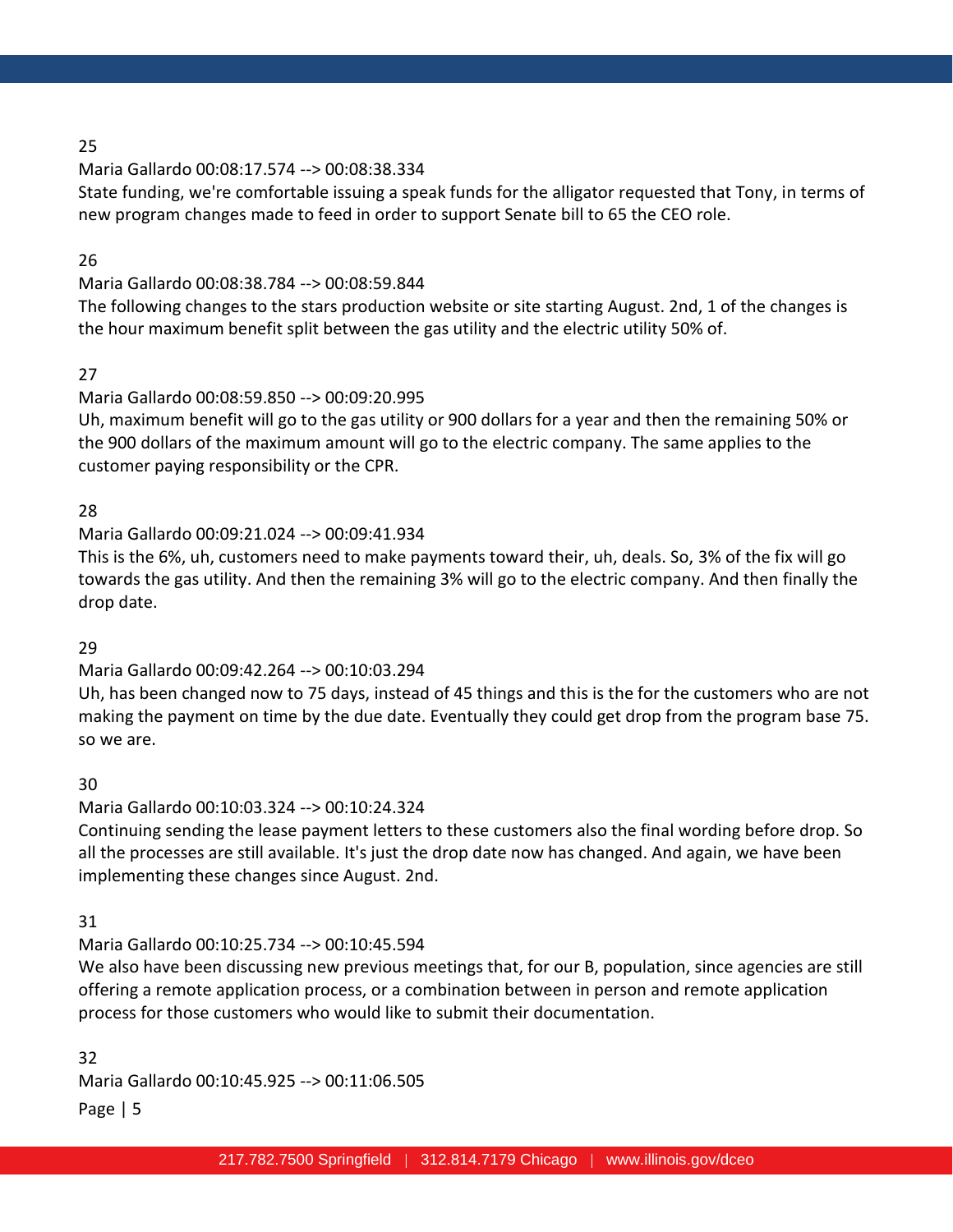Uh, via via the secure portal, we also work with, uh, consulting last year, or earlier in the year. Let's say to also implement a starch document upload, which is similar to the customer inquiry where customers can.

### 33

#### Maria Gallardo 00:11:07.764 --> 00:11:27.354

Enter their family ID, their last 4 digits of their social as well as their birthday in order to access the portal and then submit and upload their documentation. And so then the can receive those. So also we, these site launch.

### 34

Maria Gallardo 00:11:27.924 --> 00:11:47.184 July 1st, so it's currently available to our peak population. And, uh, I think that seats that are we planning terms of the program updates for today's meeting uh, are there any questions or comments that they.

### 35

Kathy Walk 00:11:51.235 --> 00:11:59.815 This is Cathy a CFS and I'm just wondering if there are other agencies that are as I am.

### 36

Maria Gallardo 00:12:20.340 --> 00:12:23.995 Uh, from what I know it has been only.

### 37

Ben Moore 00:12:24.715 --> 00:12:27.955 This is Ben, I'm not aware of any other agencies at this point.

### 38

Maria Gallardo 00:12:30.264 --> 00:12:31.104 Yeah, thank you Ben.

### 39

Kathy Walk 00:12:32.784 --> 00:12:45.954 Okay, my other question is done when you're going to look at funding in December, you're not expecting me to open up in December. Are you.

### 40

Maria Gallardo 00:13:04.825 --> 00:13:25.315 So, right now the only 1 that had experience, if we talk the yellow 1, if I speak with you, I think we sent him or the ultimate goal leads to funding. It's available to have customers who, like, access to people to.

Page | 6 41 Maria Gallardo 00:13:25.409 --> 00:13:46.554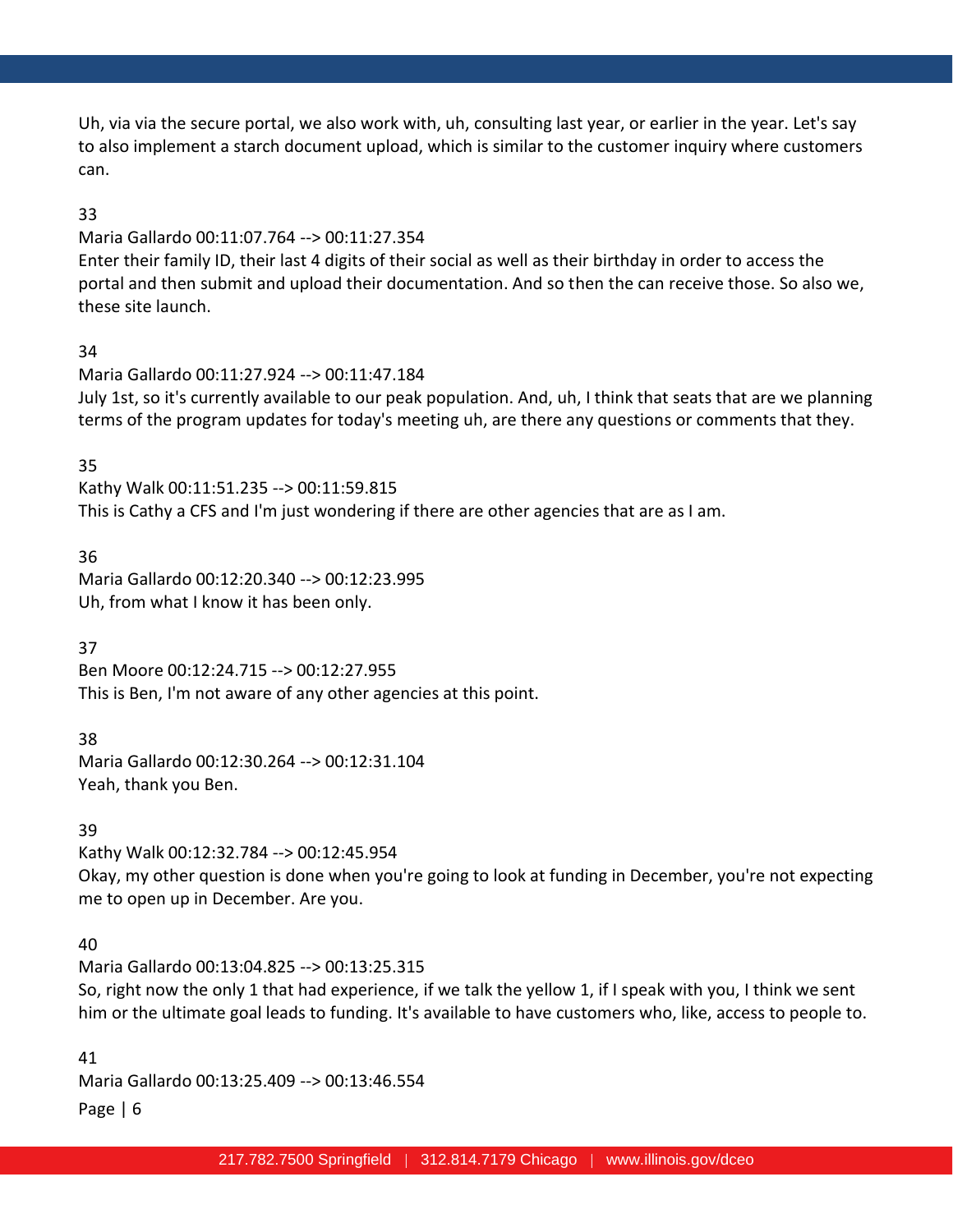That access, but we do understand that, you know, it's a little disruptive for you, particularly since your stopping this time, and then reopening potentially in December, and that, you know, both challenges. So that's something that we need.

### 42

Maria Gallardo 00:13:46.559 --> 00:13:57.684

To further discuss internally, and also the local agency will will need to hear your your, your thoughts on on the implementation of that too.

# 43

Kathy Walk 00:13:58.074 --> 00:14:07.434 Well, I, I, I need enough money to handle the research that are coming in that I need, but.

# 44

Kathy Walk 00:14:08.634 --> 00:14:28.794

I'm not putting my staff in that position of dealing with angry, upset customers that, by opening up Pip again. Right? They would Lynch me. I mean, it just, it would be.

# 45

Kathy Walk 00:14:28.859 --> 00:14:29.399 Nightmare.

# 46

david wortman 00:14:30.204 --> 00:14:50.004

Well, Maria and Ben, tell me I and Cathy, we haven't talked about this, so this is kind of internal conversations on the fly, but, uh, if we were to open it, it would be to try to be a benefit to you. And if you're telling us that that's not a benefit, then I would.

47 david wortman 00:14:50.034 --> 00:14:51.174 Say, we wouldn't do it.

# 48

Kathy Walk 00:14:52.704 --> 00:15:11.094

I I, I'm worried that's not going to have enough to cover my research that have yet to come in that I want to be able to do, but to open this up in December. Um, my staff has already expressed, you know, we don't want it. We can't do it.

# 49

Kathy Walk 00:15:12.174 --> 00:15:15.474 Know, the mood of people out here would be awful.

# 50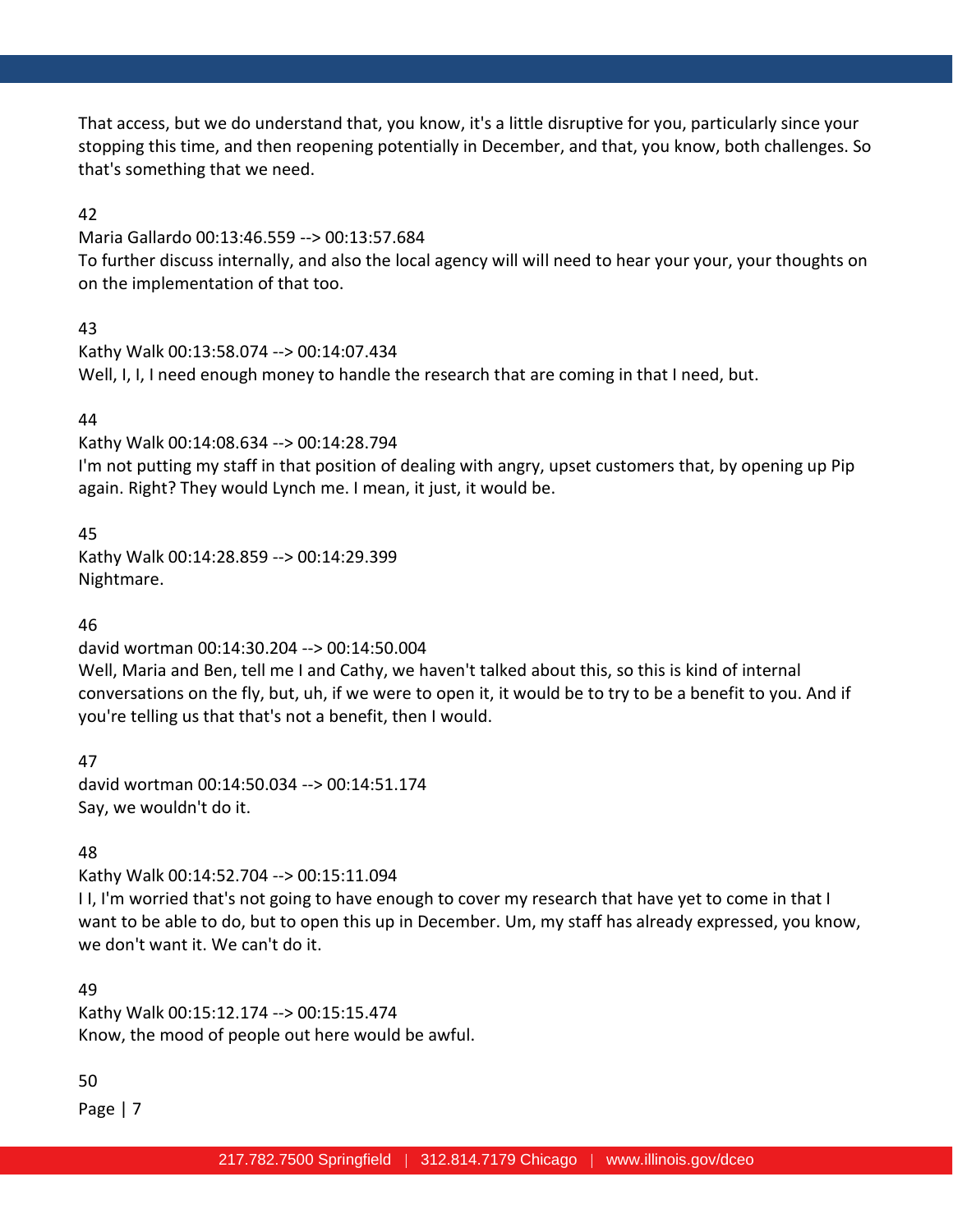### Ben Moore 00:15:18.384 --> 00:15:37.854

Good feedback, Cathy, because that's part of the question. I mean, to your 1st point, we certainly would, uh, provide sufficient funds to cover any of your research. And, yeah, the idea was ultimately that we, if, if there was going to be enough available, we would provide more in December, but it sounds like you're saying that functionally wouldn't be very practical.

### 51

Kathy Walk 00:15:39.774 --> 00:15:43.404 Not safe, but I appreciate you allowing me to at my.

# 52

### Karen Lusson 00:15:46.434 --> 00:16:04.584

Karen lesson from National Consumer Law Center. Can I can you elaborate on the, the problem you see of of adding more PIPPIN Rollies in December? Are you saying your, your staff will be angry? You're saying the customers will be angry and why would the customers be angry?

53

Kathy Walk 00:16:04.734 --> 00:16:07.554 21 people right now that we have.

### 54

# Kathy Walk 00:16:08.034 --> 00:16:28.704

Had to call and tell them that they're not going to get Pip and that we're switching them over to live. And then you guys would ask me to open this up again in December and I'm gonna be serving people all along and they're gonna wonder why they didn't get offered PIP. And then all of a sudden it.

# 55

# Kathy Walk 00:16:28.710 --> 00:16:49.855

December, you're going to start offering it again. I mean, we're trying to do this on a 1st, come 1st, serve basis. People are going to be very upset. They were not happy when we called them and told them. Hey, you thought you were going to get Pip, but we're sorry here take lie heap. I had somebody.

### 56

# Kathy Walk 00:16:49.859 --> 00:17:11.004

That was over 3000 dollars. I wanted to put them on Pip because that's the only way. Well, I have another person that I was like, uh, more than that that they can get rid of that or marriage. But I had to move them to lie heap now because that's all I have available. And then in.

### 57

# Kathy Walk 00:17:11.009 --> 00:17:25.704

I would open it up and offer it again to people. It would be a nightmare. It would be a nightmare for my staff to have to bear the brunt of all of those unhappy people.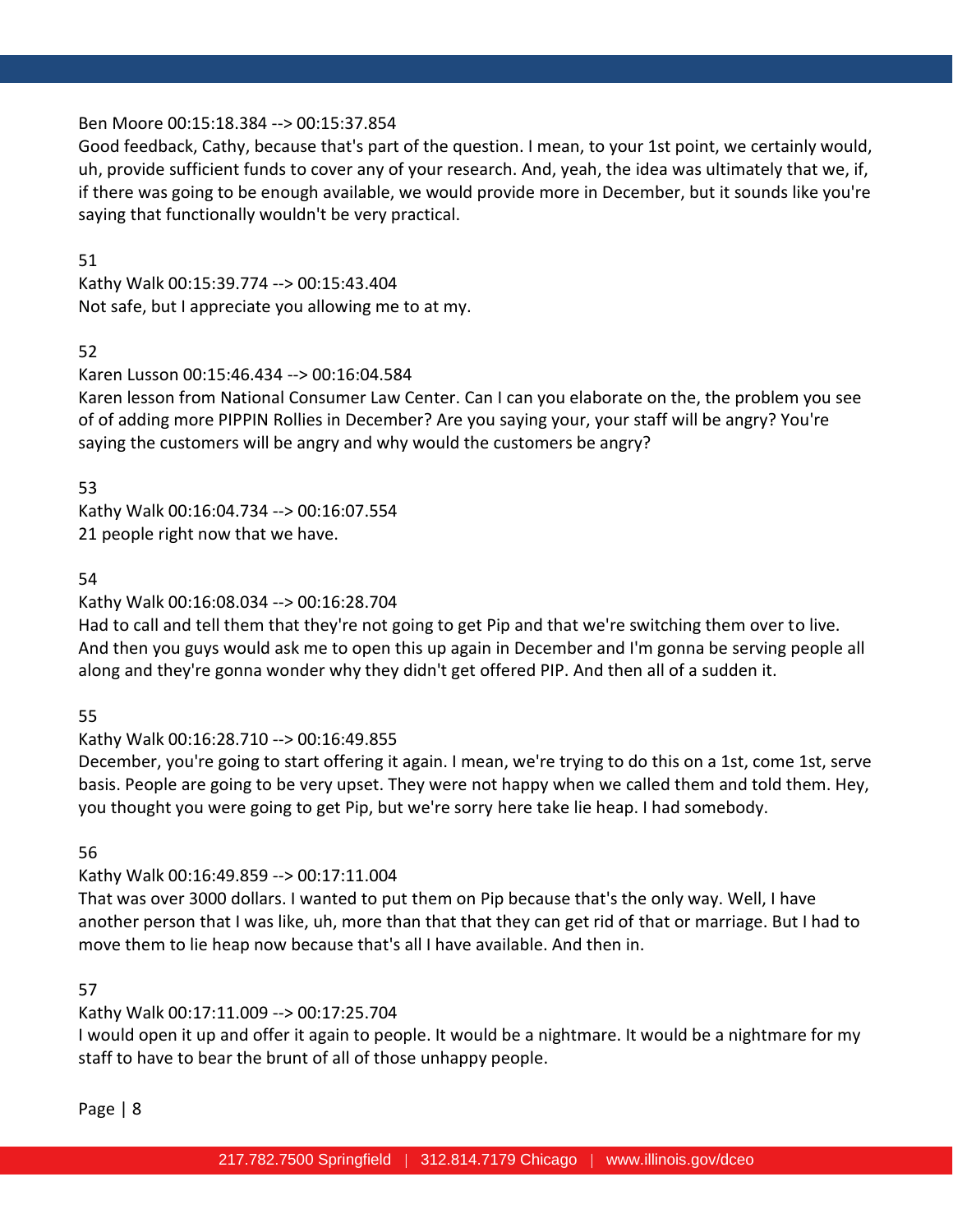Maria Gallardo 00:17:31.464 --> 00:17:48.804

Yeah, and Kathy your point, it's well noted, as David said, we definitely don't want to cause any disruption or any, or create, you know, situation where you have a lot of.

#### 59

### Maria Gallardo 00:17:49.794 --> 00:18:07.974

Customers your doors, et cetera, so definitely your, your input is very appreciated today and and we'll, we'll continue that discussion internally for sure. So we can provide guidance to, you know, other agencies also.

### 60

# Mindy Browning 00:18:10.315 --> 00:18:31.315

And, of course, Cathy and I talk and so, can you explain what it is that keeps I mean, we see our numbers on the totals why she doesn't get any more money than she does whenever that clearly, she's got people wanting this is the index in need wrong or something is what's causing this because this is the.

61

Mindy Browning 00:18:31.379 --> 00:18:33.264 In a row it's happened to her.

62 david wortman 00:18:37.914 --> 00:18:39.804 Then, do you want to take a shot at.

# 63

Ben Moore 00:18:39.834 --> 00:18:55.854

Sure, sure. I mean, it's I don't know that it's necessarily the index of need as much as, you know, it could be how, how much the program is promoted differently at different agencies is is honestly what I think the big difference is that.

### 64

Ben Moore 00:18:56.844 --> 00:19:17.124

You know, I think you and Kathy have a a fairly robust, um, outreach program, if you will as far as PIP. Um, so that that really, I think is the difference. So, we've, it's the standard allocation that we use for the, for the funds. It's just that, you know, the, the client interest in your areas is is high.

65 david wortman 00:19:26.800 --> 00:19:28.025 Program status report.

Page | 9 66 david wortman 00:19:29.704 --> 00:19:50.764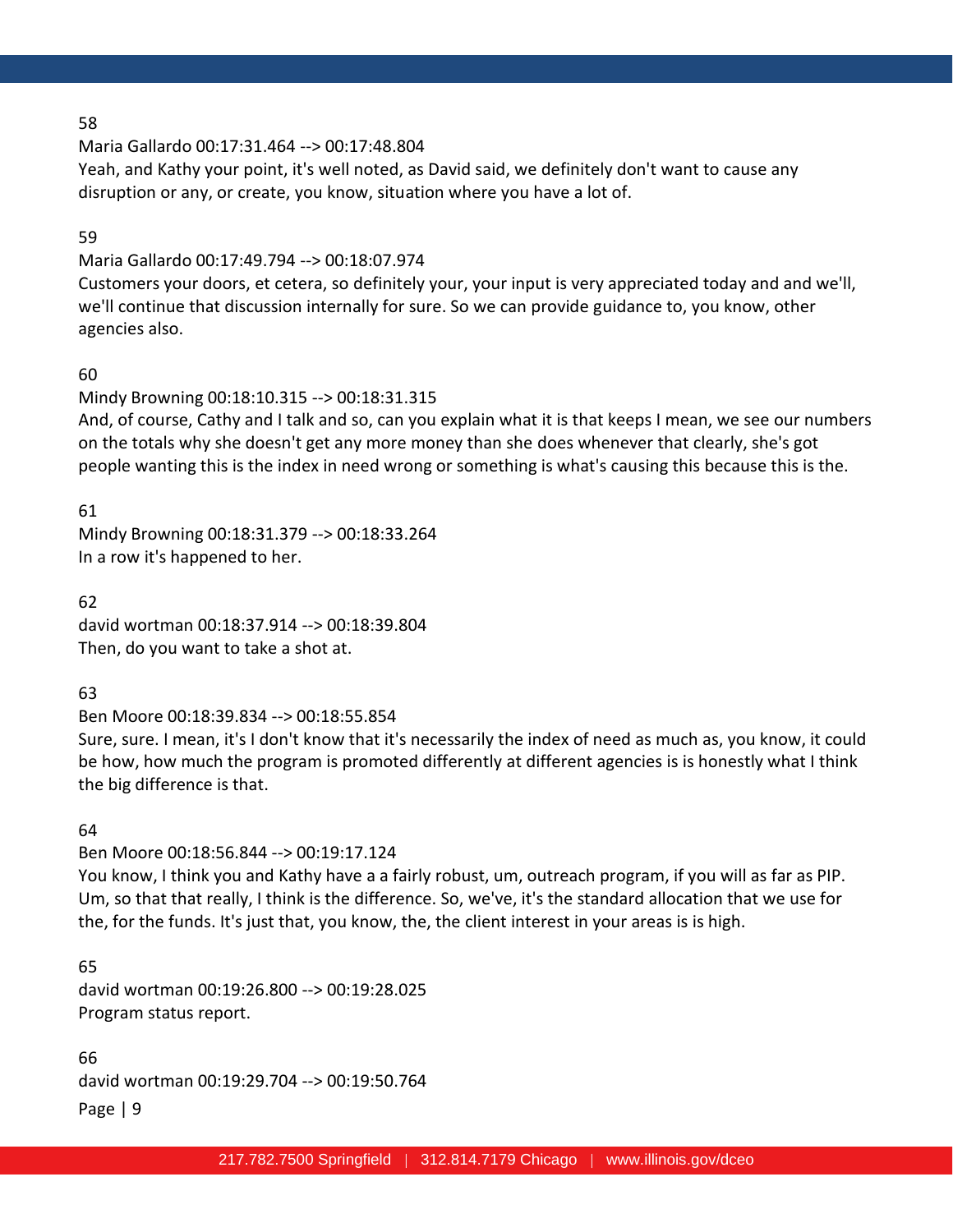Kathy, you've got something like 5,000 around 5,000 likey clients and a 1000 tip clients. We have other agencies that have 5,000, lighthouse clients and 200 Pip customers. So you're doing double triple 4 times the amount of heat.

# 67

david wortman 00:19:50.769 --> 00:20:05.254

Other agencies, so so you run into your index of need before others, because you're getting so many more of your eligible people in life than other agencies.

68

Ben Moore 00:20:07.984 --> 00:20:08.434 David.

69

david wortman 00:20:09.304 --> 00:20:09.664 Sorry.

70

Maria Gallardo 00:20:14.614 --> 00:20:33.064

So, David, I'm seem to a couple quick comments or questions on the chat. I think Karen asking about the Pre application that now we're calling it request for services in the family's website. She's asking.

71

Maria Gallardo 00:20:33.155 --> 00:20:47.825 If we're experiencing any significant delays, so, and then, you know, any updates on the typical processing time. So, at least from from what I've heard.

72

Maria Gallardo 00:20:50.375 --> 00:21:04.415 We're currently not experiencing any delays that I'm aware of. Personally however, the 1st by agency, uh, we, all agencies are offering so customers can apply for.

73

Maria Gallardo 00:21:05.499 --> 00:21:26.644

By applying through the health family's website, or by applying directly with the agency. So, right now those are the main 2 methods that, you know, the the likely population population have for that matter, but I haven't heard any, any.

74

Maria Gallardo 00:21:26.675 --> 00:21:42.965

Specific delays, you know, in terms of, you know, once the customer submits a request for service says, you know, the, the, the follow up from the agency to that costumer. But I don't know, David, you have anything more on that.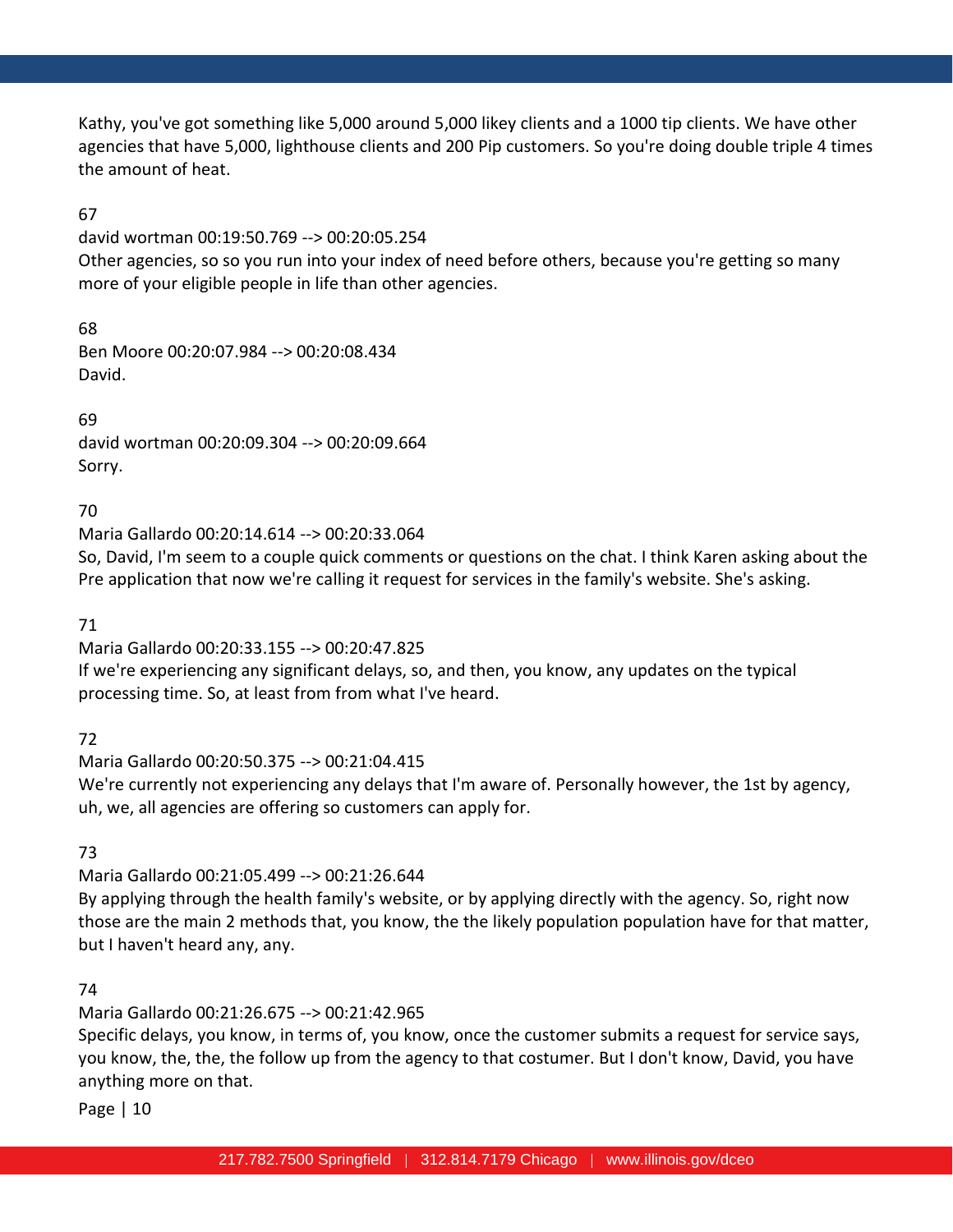david wortman 00:21:44.615 --> 00:21:47.795 The thing I would say is, um, for for this.

### 76

david wortman 00:21:47.799 --> 00:22:08.944

Meeting today, I haven't compiled the data, but at the PAC meeting 2 weeks from today, I was planning on talking about our, the number of applications versus the number of applications completed, which isn't exactly what you're asking. You're asking about people signing up on help.

# 77

# david wortman 00:22:08.974 --> 00:22:30.094

families versus how many are getting served and we can include that in the analysis two weeks from now as well but just looking you know we're a month and a half into the program year and starting to get far enough in that we're going to be able to tell

# 78

# david wortman 00:22:30.184 --> 00:22:51.244

This is going to look more like Pre or look like last year right now our our convert completed application. So an application received taken all the way to benefits. It looks like it's going to be lower. We're not going to do as good as we did. Pre covet, but.

# 79

david wortman 00:22:51.250 --> 00:22:58.115 Then we did last year, which is not surprising, but 2 weeks from today, we'll, we'll have kind of a more full report on that.

# 80

Maria Gallardo 00:23:02.464 --> 00:23:20.884 Thank you they get and then also just to mention Sina comment by comment people's gas and nicor asking me if we can provide any notification within the associate service territory, when they're.

# 81

Maria Gallardo 00:23:22.325 --> 00:23:36.275 Move around, so, I don't know if you guys are giving, you know, in terms of notification, you know, like

an email or whether you have any specific thoughts of this time.

# 82

# david wortman 00:23:39.664 --> 00:23:57.934

Actually, I'm a little confused at the questions, so I'm writing arian's question for that exhaust funding. So, you mean Pip funding? I assume we don't exhaust like, generally can utilities within the associated service territory be notified.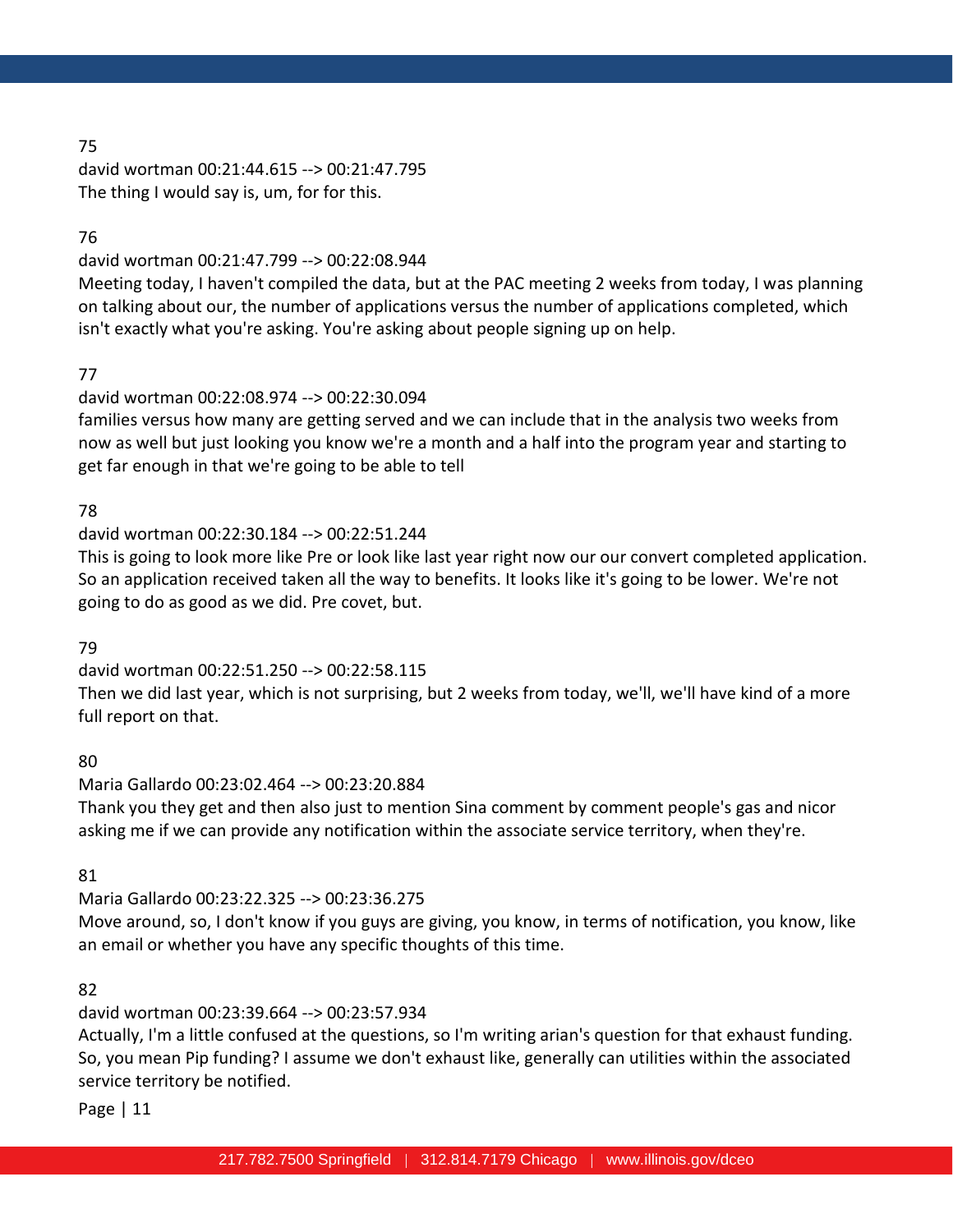david wortman 00:24:02.195 --> 00:24:12.635 I I suppose so, how, how common is it for, uh, agencies to hit their Pip limit? Do they do most of them hit it by December Mario or Ben?

### 84

Maria Gallardo 00:24:13.745 --> 00:24:14.585 So.

# 85

Maria Gallardo 00:24:18.154 --> 00:24:38.404

It depends also, because last year we started adding or recertified and adding new costumers, July, June, July, and even though we increase our budget this year, it depends but typically, typically around, you know.

# 86

Maria Gallardo 00:24:38.434 --> 00:24:59.554

Vendor we can see those agencies that spend phones more Quaker to start keeping that threshold. And I think I was actually my apologies. I was confusing areas question. I think what what she's pointing out is a situation, for example, that mostly.

# 87

Maria Gallardo 00:24:59.585 --> 00:25:20.255

Then I see that, but other, you know, potentially other where maybe people's guest side could be see, that could be running their, their people's guest, a budget. But there's still money available on the comments side. And because our current.

88

Maria Gallardo 00:25:20.764 --> 00:25:41.494

Policy says that it's all or nothing decision. Basically we shut down the comment side unless there is a, you know, like, I know the electric customer or if there's a nicor comic combination. So I think that's what I think you guys are referring to and.

# 89

Maria Gallardo 00:25:42.214 --> 00:26:03.004

We'll definitely provide notification and when that happens, but yet, but, you know, at any time around this time of the year, that could be starting to happen. And then the other point I go into back to Cathy point, which I think she brought it up to.

90 Maria Gallardo 00:26:03.009 --> 00:26:24.154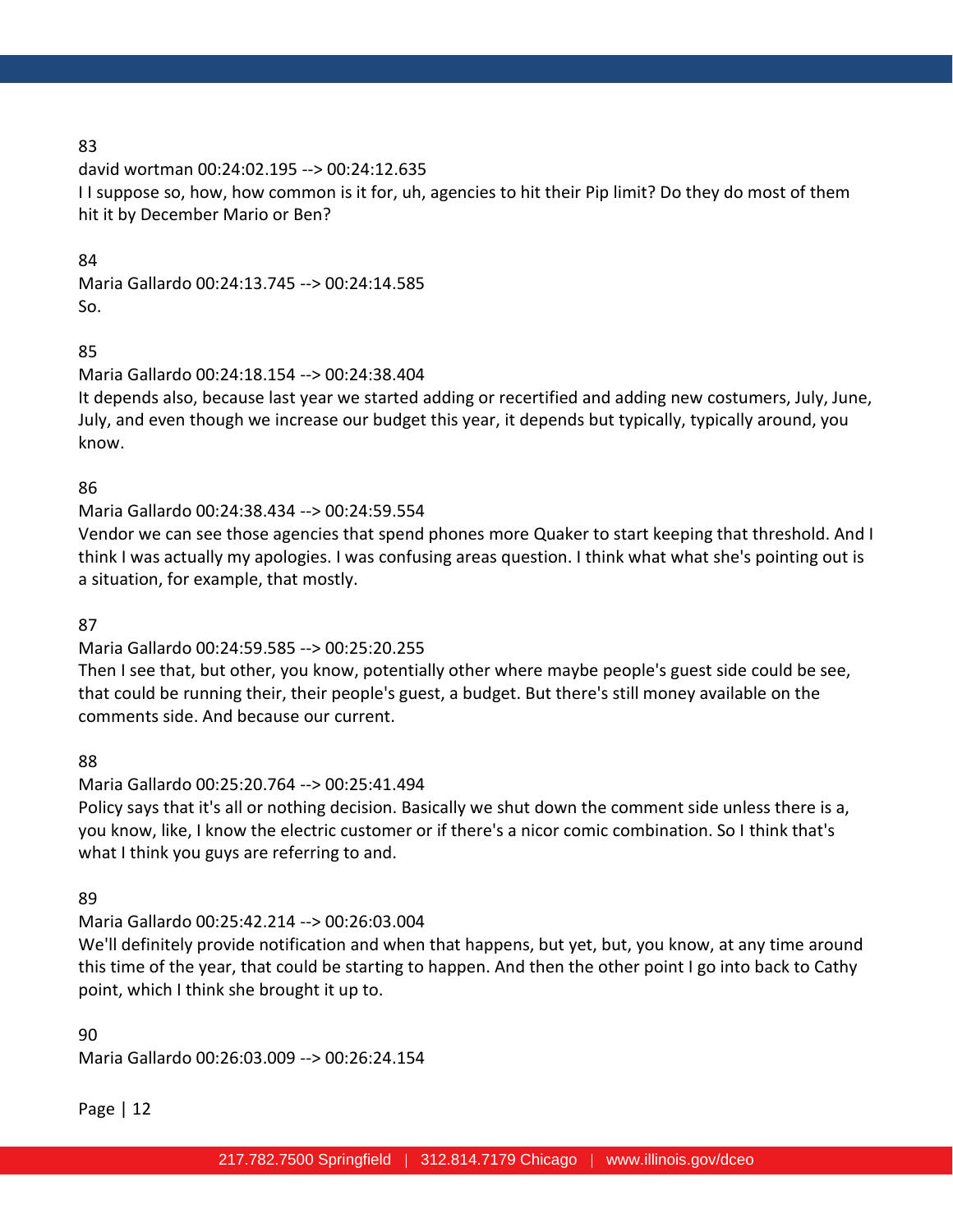To share with the group, keep in mind that our people in addition to recertified customers and role new customers, we also offer true adjustments benefits. So any true up adjustment benefits that we offer to our customer who.

### 91

#### Maria Gallardo 00:26:24.184 --> 00:26:44.884

Decides to drop from people during this time of the year, and they are in good standing with the utility and then decide to drop that. That benefit will be coming from the same people budget. So this year, because we are increasing, we increase our benefits.

### 92

### Maria Gallardo 00:26:45.515 --> 00:27:06.455

Matrix or benefits now we're giving a higher true of adjustment benefit and that also contribute. It could contribute to the budget situation. So I just want to also mention that, but we definitely share with the group.

### 93

Maria Gallardo 00:27:06.935 --> 00:27:14.555 You know, those agencies that keep that, um, you know, combination, we were service territory situation.

### 94

Karen Lusson 00:27:15.425 --> 00:27:15.665 Right.

### 95

Karen Lusson 00:27:18.965 --> 00:27:19.445 Sorry.

### 96

Maria Gallardo 00:27:21.545 --> 00:27:22.055 Go ahead.

# 97

Karen Lusson 00:27:23.165 --> 00:27:38.885 Um, I, I'm just wondering since you made those adjustments to the star system based on the new bill, um, passage. Um, but it sounds like you've retained the service territory.

### 98

Karen Lusson 00:27:38.889 --> 00:28:00.004

Restriction and are waiting to implement that until next June. I'm just wondering why that provision wasn't implemented earlier. Like the others I'm really worried this winter because we know that people's gas per therm charges 3 times. Exactly. 3 times.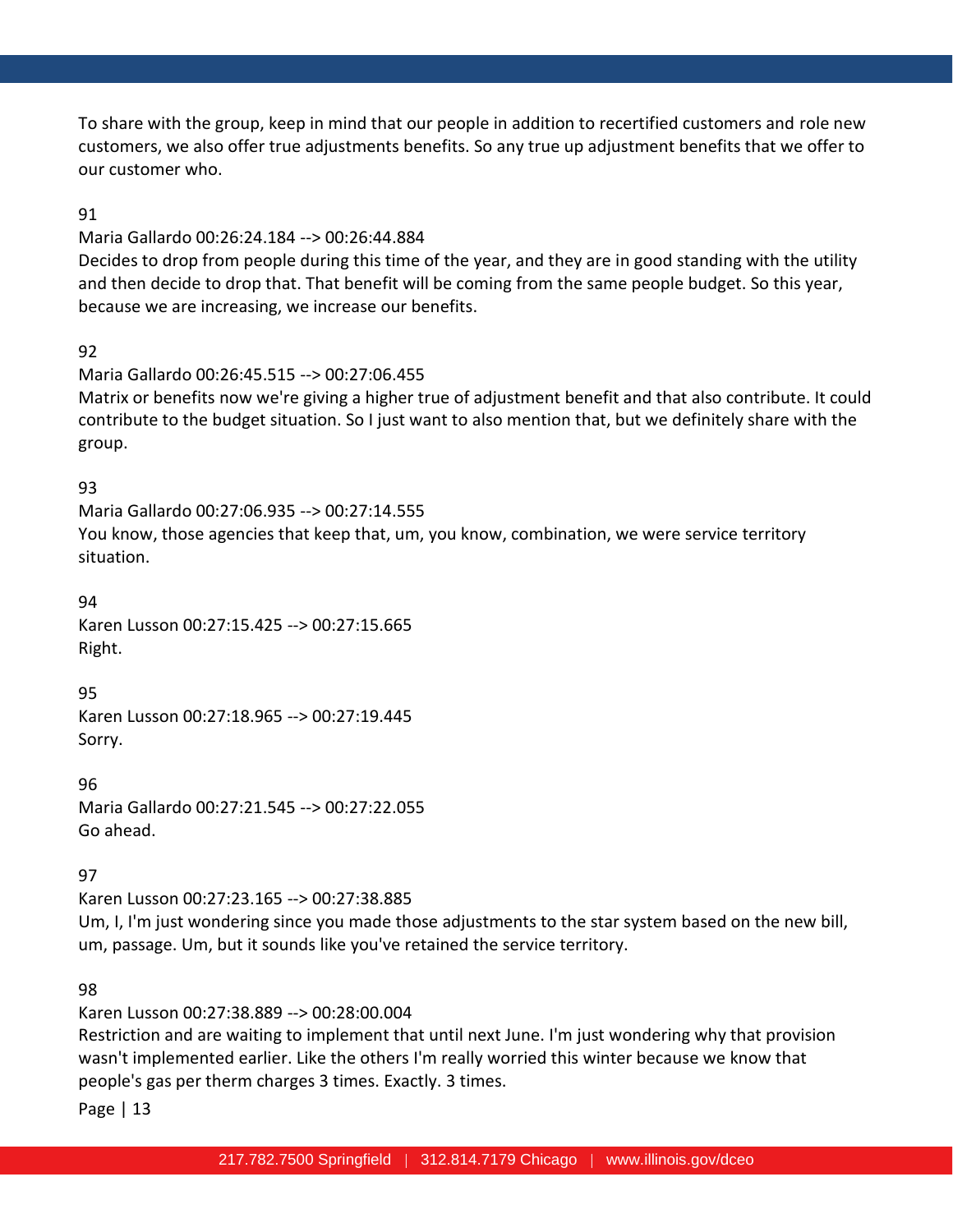Karen Lusson 00:28:04.460 --> 00:28:08.625 Those gas bills are going to really eat up a lot of funds.

#### 100

#### Ben Moore 00:28:17.355 --> 00:28:37.605

Karen, this has been, I think, as far as the service territory restrictions, those, it, it wasn't a change to stars. It's really just how we, uh, allow funds to be expanded. So that change really has been implemented in that. It's the, the funds are.

#### 101

### Ben Moore 00:28:38.415 --> 00:28:59.445

To go back to the utility that contributed them. I think we might be kind of conflating a couple different issues because I think as far as what's restricting Kathy from taking additional applications is just the total allocation. It's, it's not.

#### 102

#### Ben Moore 00:28:59.924 --> 00:29:20.594

Dependent on what utility it is, anything like that it's simply their portion of the available fund and I think you did ask a question in the chat. Sorry? You asked a question in the chat about if we looked at previous years Pip allocation or enrollments and no, it's their allocation is.

103 Ben Moore 00:29:20.624 --> 00:29:23.594 Based on the allocation formula that we.

104 Ben Moore 00:29:26.954 --> 00:29:27.524 So, just.

105 Karen Lusson 00:29:28.574 --> 00:29:29.444 Yeah, thanks, Ben.

106 Ben Moore 00:29:33.554 --> 00:29:33.944 Okay.

107 Karen Lusson 00:29:34.904 --> 00:29:36.344 Well, I, I was just going to say.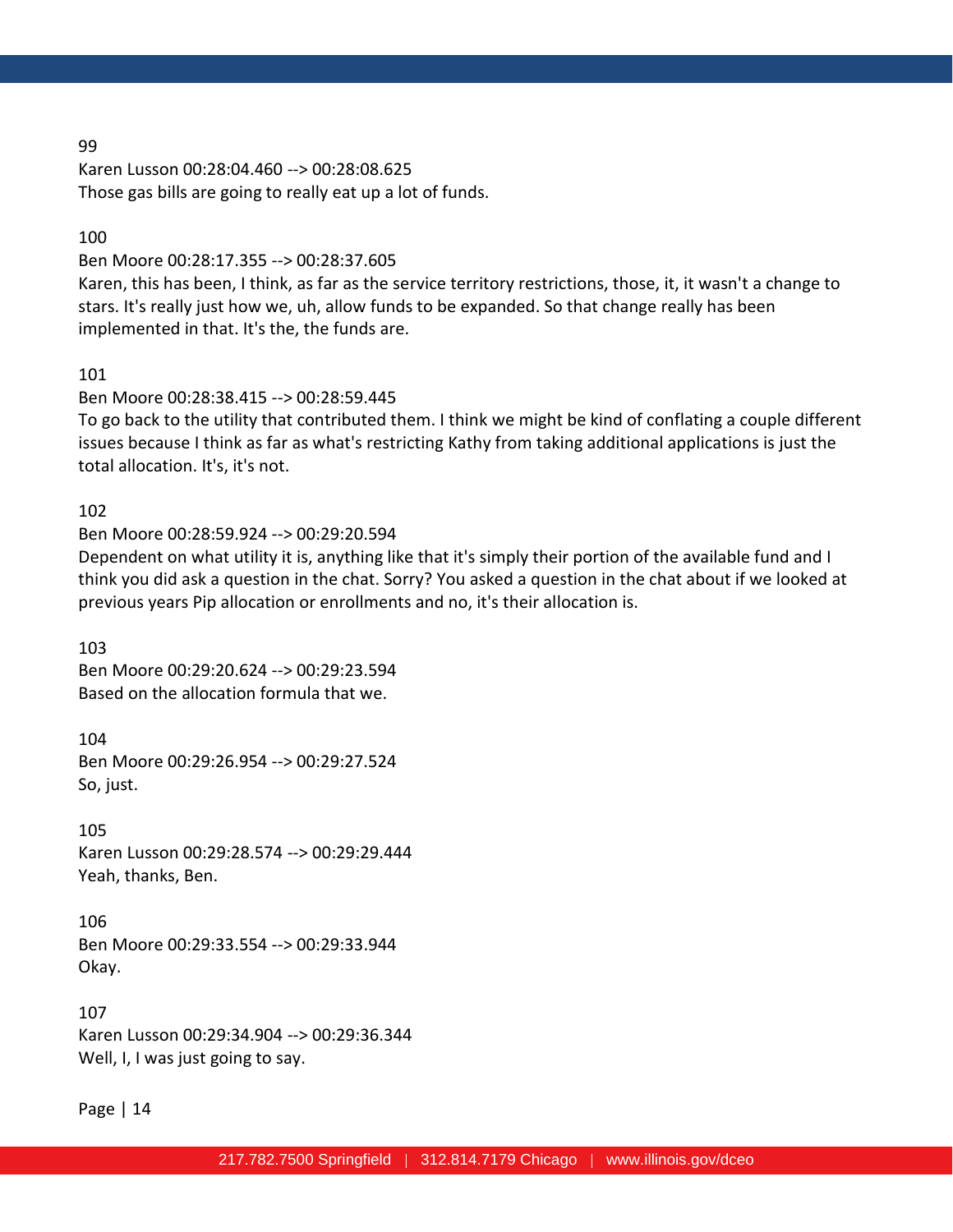#### Karen Lusson 00:29:38.930 --> 00:29:59.955

Since it's a recurrent, it sounds like it's a recurring problem for kathy's agency that maybe that's something that should be incorporated in the formula. Um, particularly if, if, um, kathy's agency is doing re, certifications, and they have those higher numbers. Um, but then I also was going to say, yeah, I understand that. That was the issue. It was.

#### 109

### Karen Lusson 00:30:00.080 --> 00:30:17.205

It was about the total allocation to the agencies, but I just was responding to something Maria said about, you know, that service territory restrictions still being in place. So I just wondered about that. Why why that might be.

#### 110

Ben Moore 00:30:20.715 --> 00:30:21.495 Maria.

#### 111

Ben Moore 00:30:28.484 --> 00:30:45.194

Like, you were talking about the all thing either there if they're if it's a Pip participating utility, they that maybe I dunno. I don't want it answer for you, but I don't think it had to do.

112 Ben Moore 00:30:45.199 --> 00:30:47.774 With the utility territory.

### 113

Maria Gallardo 00:30:49.604 --> 00:31:06.344 Right. So, at 1st, I misunderstood areas question, but then after rereading it and I guess David brought it up as well. They were referring mostly to that.

### 114

Maria Gallardo 00:31:06.349 --> 00:31:26.174 Relation with 1, combination household wrongs into basically and there are no additional funding that we can release to cover those. Then that impacts the other utility. So, yeah, I was just talking about that.

### 115

david wortman 00:31:27.500 --> 00:31:39.825 To be clear, Ben, make sure that so, in the past peoples could run out of money and cook county. Now it's not people's running out of money and cook county. It's cedar running out of money in Cook County.

Page | 15 116 Ben Moore 00:31:40.185 --> 00:31:47.625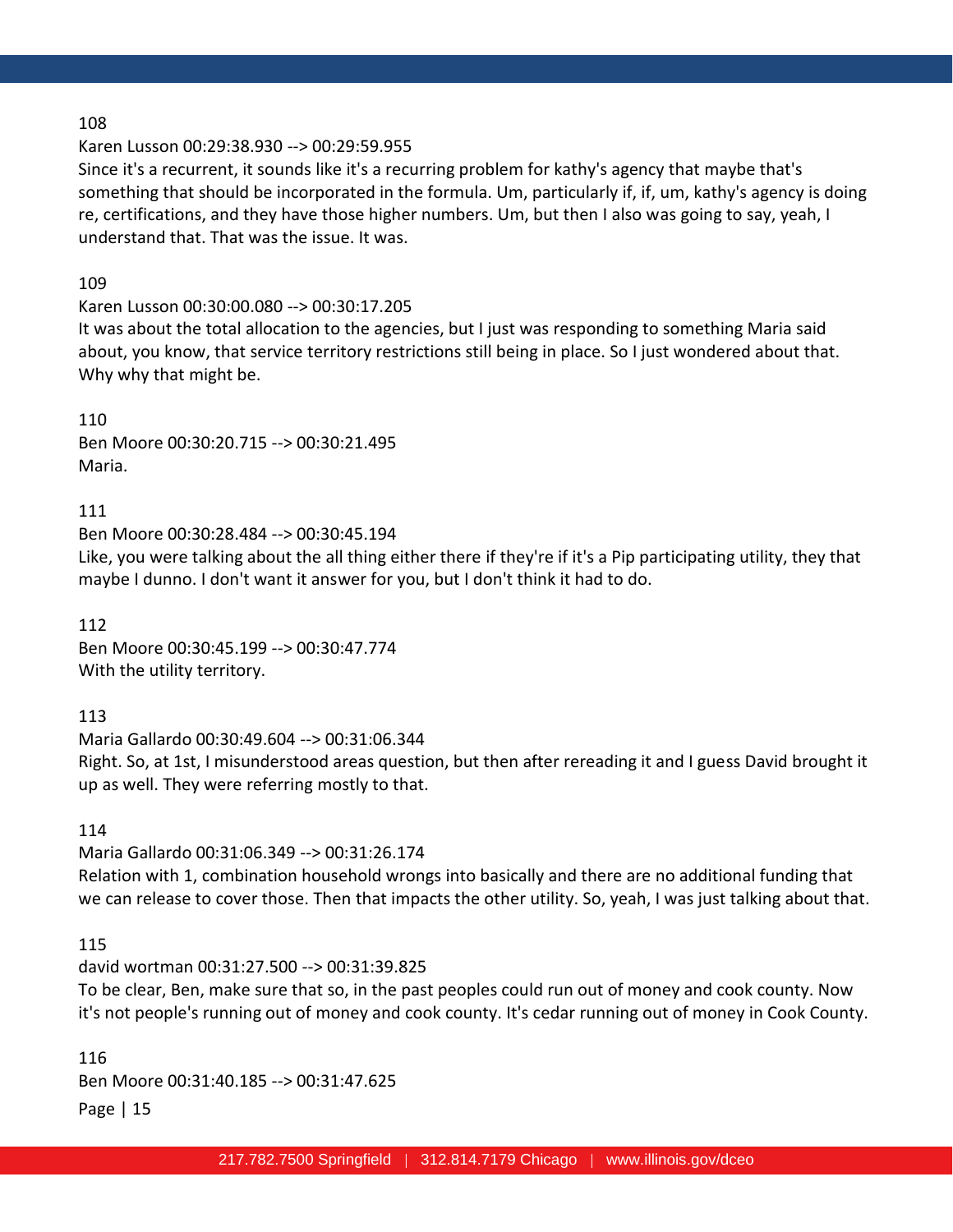Exactly, exactly. So it won't be in a utility specific exhaustion of the funds. It's the whole agency.

### 117

Karen Lusson 00:31:48.649 --> 00:31:49.039 Not.

# 118

Ben Moore 00:31:49.064 --> 00:31:49.754 Okay.

119 Karen Lusson 00:31:49.784 --> 00:31:51.494 Thank you for that clarification.

120 Ben Moore 00:31:51.524 --> 00:31:52.004 Sure.

121 david wortman 00:31:57.945 --> 00:32:05.625 Okay, are there any more questions or, uh, anything else on your part? Yeah.

122 Maria Gallardo 00:32:07.455 --> 00:32:09.315 I think that's it for today.

### 123

david wortman 00:32:10.725 --> 00:32:15.435 Okay, so, um, that's program updates we're going to move in.

# 124

david wortman 00:32:15.439 --> 00:32:36.584 Into other business, initial discussions of an system rewrite and its impact on program design. I'm going to be talking about this. I want to let everyone know I'm glad to see that. We have representatives from most of the utilities, the big utilities here. This is the beginning of a very.

# 125

david wortman 00:32:36.590 --> 00:32:57.735 Important conversation we've got a on, we've got coupon. That's good. We got a lot of agencies represented. We have the advocates, uh, several of the advocates on. So this is the start of a very important conversation. Um, and I want to let folks know also that I've asked for a couple of our DC.

# 126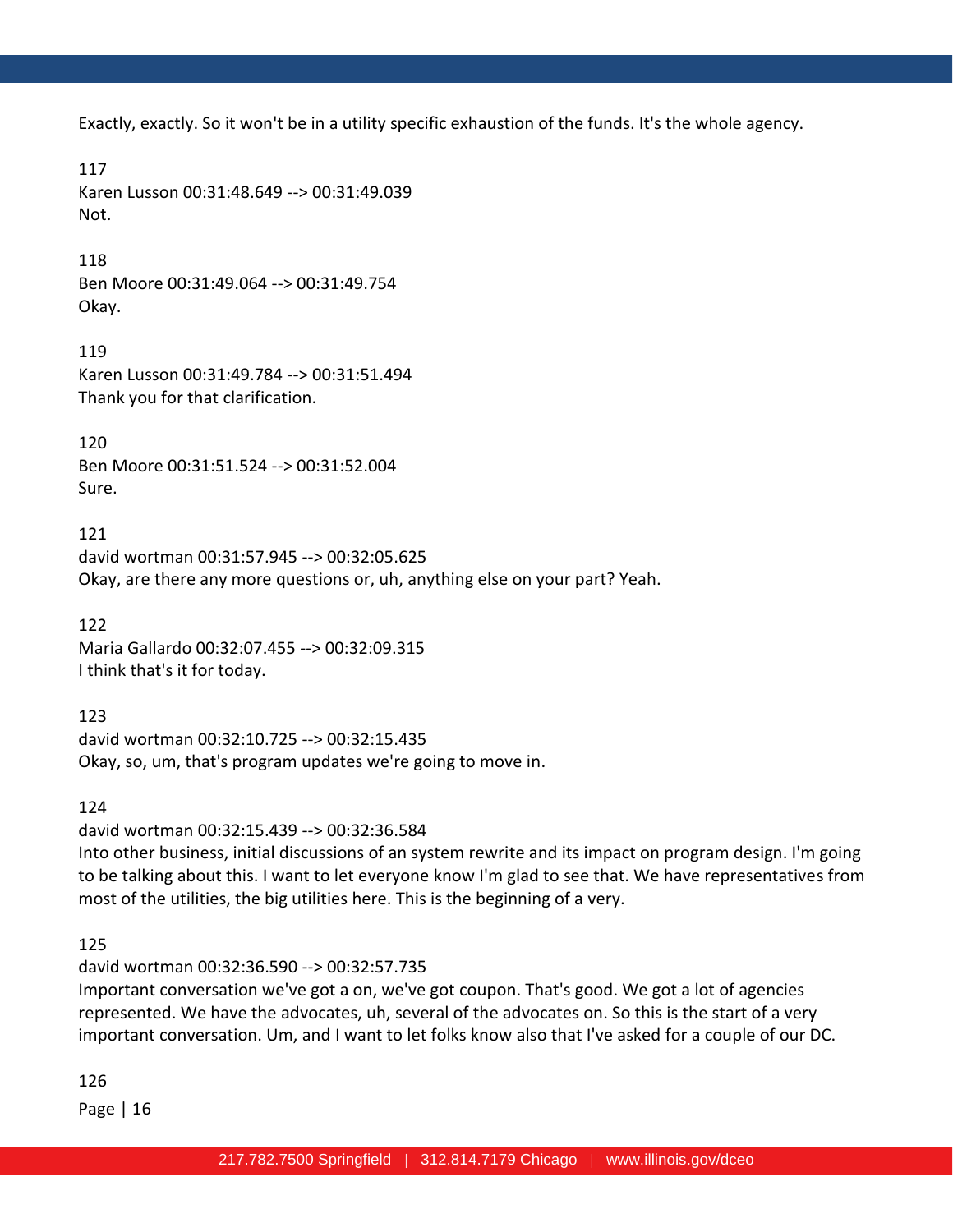#### david wortman 00:32:57.739 --> 00:33:16.184

I T, people to be on as well because what we're talking about here, this, uh, system rewrite is going to be a very complex process to navigate. What we have to do is think about what systems.

### 127

#### david wortman 00:33:17.504 --> 00:33:38.534

They're going to look like, but we may need to be changing the way we run our programs to match new things that we can do with the system. So, let me just jump in. So, I've been thinking about this a while I've been calling and talking to some stakeholders and just getting a feel for.

### 128

#### david wortman 00:33:56.120 --> 00:34:17.264

Big, like, we've been doing, like, heap on my heat dot net since the early 2 thousands we've been doing the PIP program on stars for the last, I don't know, 11 or 12 years and those systems part of the are those programs. Part of the reason they look like they do is because of the.

#### 129

### david wortman 00:34:17.269 --> 00:34:38.414

Systems that they're built on and limitations that were kind of part of the systems at the time that they were built. So, we want to think of this, uh, kind of if we're starting over, which we are, what are the possibilities and what are things we can do. So, I'll start by saying this is what a cell phone look like, in the year 2000.

#### 130

### david wortman 00:34:38.419 --> 00:34:59.564

Around the time that dot net was built, and this is what a cell phone looks like today. This is a vulnerable Samsung. So we can do a lot of things with our phones today that were impossible 20 years ago. And I think we have the opportunity with our system rewrite to.

### 131

### david wortman 00:34:59.569 --> 00:35:20.714

Think and kind of build the best system possible in today's technology. So the changes technological changes give us an opportunity. So, this is the start of conversations about those opportunities. The big rewrite is what I'm calling this.

### 132

### david wortman 00:35:20.744 --> 00:35:41.864

Uh, I mentioned that we have started with whether ization so, uh, and, uh, our, I. T team, uh, Julio Rodriguez on, he's been the driving force behind the, uh, ity, procurement and contracting side of this, which is complicated here at the state but we are.

Page | 17 133 david wortman 00:35:41.869 --> 00:36:03.014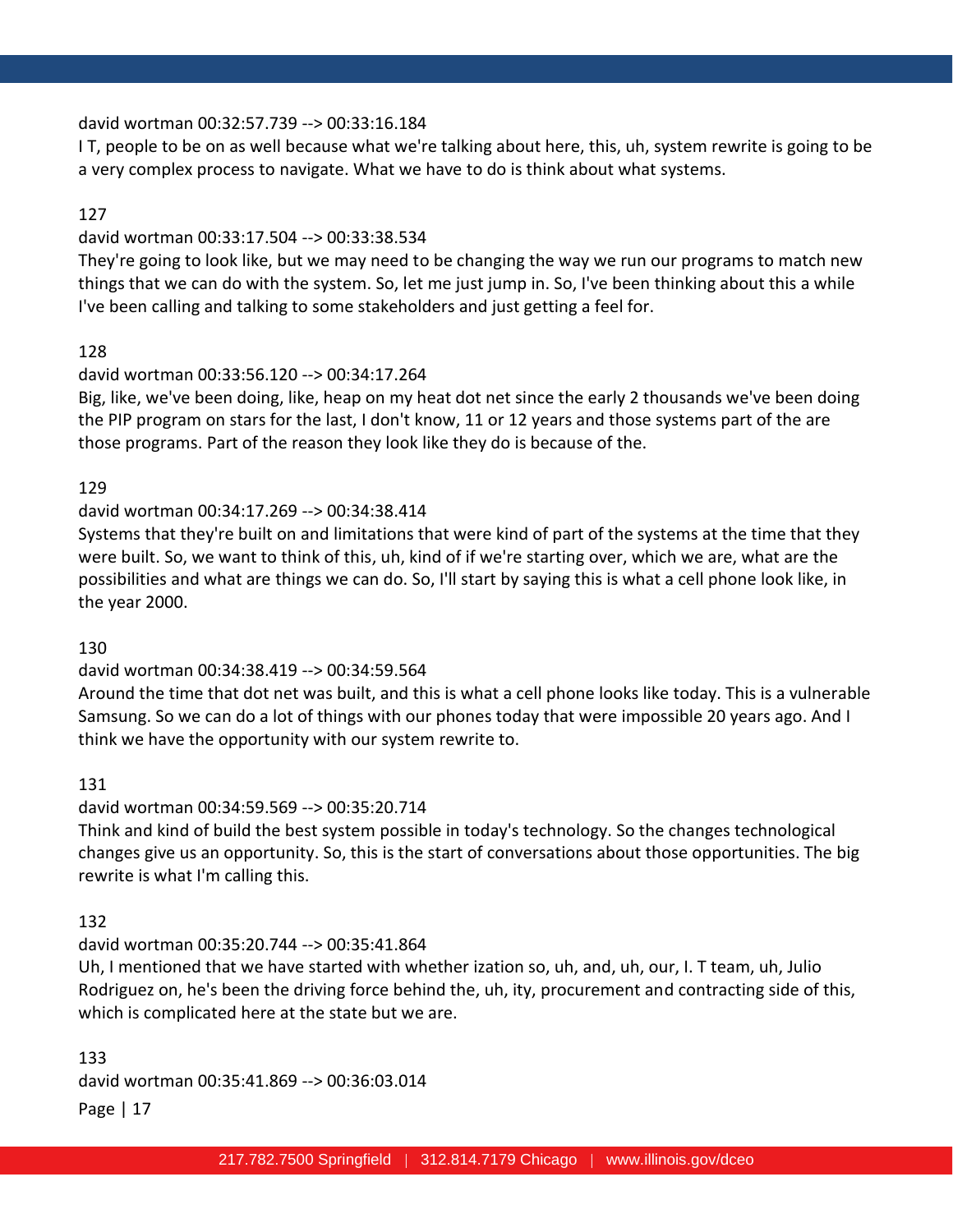Under contract and underway in the rewriting of weather works, which is the system for weaponization. We're working with a vendor that's working on the Oracle platform and that that rebuild that rewrite of whether works is we have talked to that vendor.

### 134

### david wortman 00:36:03.019 --> 00:36:23.174

And talked about our over the suite of programs and how, uh, we, the concept of trying to have 1 system run our program. So, what would that look like, if we're able to, uh, to do this it would be that there would be the.

### 135

### david wortman 00:36:24.884 --> 00:36:45.314

Public facing website, that would be the interface for the residents, the local agencies, the state of Illinois, and possibly, uh, other state departments, like the controller or something like that. And the utilities, they would all be interfacing with our system via a.

### 136

### david wortman 00:36:45.319 --> 00:37:06.464

Facing website with each of those different categories of users, having different credentials and, uh, logging in with the credentials that they should have. Right now I'm imagining that we use the help Illinois families type. I don't know whether it will stay that.

### 137

# david wortman 00:37:06.494 --> 00:37:27.314

Or, you know, how it will work, but it would be part of the website. Uh, you would be going to that website. And, like, today, where a client clicks on a button to fills out a request or a Pre application in the past, or with siedah this year, that type of action would still be taking place. But the.

138

# david wortman 00:37:27.619 --> 00:37:48.764

The client, uh, might be filling out more information that, about their household, like, building their household on a Saturday night. And then the agency has that information already in the system. So there's no transferring. There's no re, typing of the information. But.

### 139

# david wortman 00:37:48.794 --> 00:38:09.914

They would then use that information that the client has put in as the starting point for the intake and the application process. So that concept of that front facing website, public facing website is the way our weather station rewrite is going right now. So.

### 140 david wortman 00:38:09.944 --> 00:38:31.034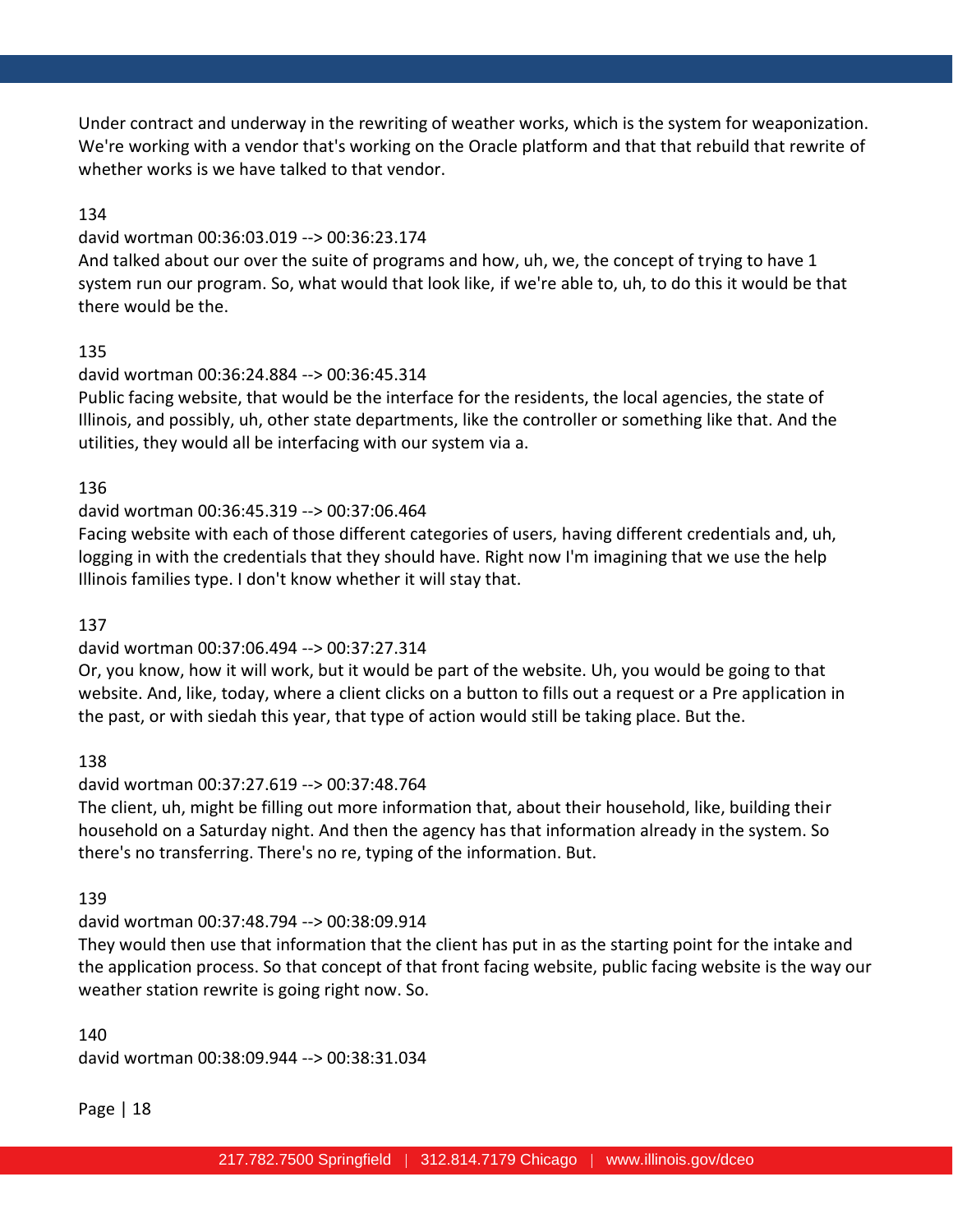What we're talking about here today is trying to piggyback on the weather works, rewrite with the same vendor and doing a contract to start the rewrite for the remaining programs. So I've got.

#### 141

#### david wortman 00:38:31.070 --> 00:38:52.215

here we currently use stars for but that would be moving on here you'll notice that i have something likey plus here i'm going to be talking about the uh at least in concept the idea of combining light heap and pip into one program that tries to get as much of the benefit of pip in a pro

### 142

### david wortman 00:38:52.219 --> 00:39:13.364

Program that is available to, uh, all residents of the state. So we'll talk about that. And then in the future, like, we just had the, the federal water program has been given to us that we're administering and we're working through stars the CSB.

### 143

### david wortman 00:39:13.784 --> 00:39:34.514

System to run the water program. Uh, it's not ideal. I would like, on this rewrite to hopefully be able to have something where there's a flexibility to add programs. So, uh, you know, water may be something that the feds fund permanently. It's not right now, but it may be there's been talk about broadband and broadband.

#### 144

### david wortman 00:39:35.084 --> 00:39:55.664

So, the concept of having the ability to have flexibility to add programs, have something that would be important as well. And then right now whether ization is doing a, um, the preliminary conversations with utilities, I don't know if they've started, but they will be talking to utilities.

### 145

#### david wortman 00:39:55.694 --> 00:40:16.814

About the communication system that schemes between the utilities in our system, and it would be an important part of this to have a uniform scheme to communicate between the utilities and all of our programs so that we can do payments but also do account.

#### 146

david wortman 00:40:16.819 --> 00:40:27.944 Information and maybe a historic data so organized. So I got 1 message here saying that you can't see my screen. Can others see my screen.

### 147

Maria Gallardo 00:40:28.334 --> 00:40:31.724 Yeah, uh, David, we can not see your screen. I'm sorry.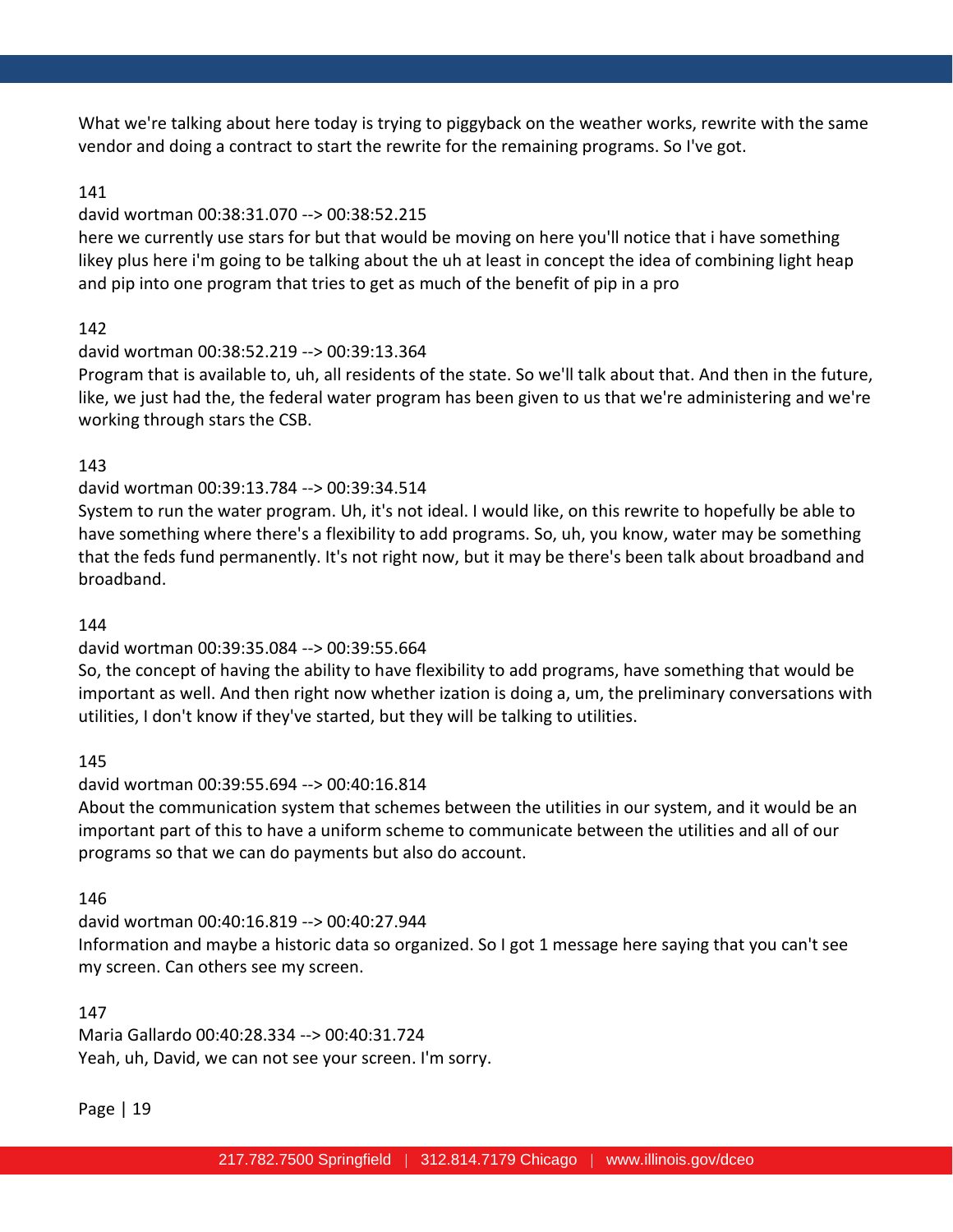david wortman 00:40:32.114 --> 00:40:32.924 Oh, my goodness.

### 149

Karen Lusson 00:40:39.134 --> 00:40:39.254 Uh.

150

Maria Gallardo 00:40:39.254 --> 00:40:40.814 You go, we can see it now.

#### 151

david wortman 00:40:41.354 --> 00:40:56.054

Okay, so the only thing you missed for my pictures of, uh, the phones and the, um, the cartoon, you know, this is like, you know, not detailed, but just what we're talking about.

### 152

david wortman 00:40:56.594 --> 00:41:17.444

1 system, 1, public system, uh, public facing website that then you have credentials logins, uh, to get you to the part that you should be on and, um, having our different, uh, programs having modules as part of the large.

### 153

david wortman 00:41:17.475 --> 00:41:38.295

System that would be would be running on the, the system. So the utilities here would be communicating with the weaponization and the heat module. Now, as I mentioned this shows, like, heap as 1 of our energy assistance programs as 1.

### 154

david wortman 00:41:38.925 --> 00:41:59.745 Module here and that's what I'm going to talk about here for the really the remaining part of this. So, when I think about like, he's been tip and having 22 programs that has, I think the discussion we just had that comes with some.

### 155

david wortman 00:41:59.749 --> 00:42:20.894

Complications and so I want to go down what I started with, in my conversations with different people on this I wanted to go down and list what the benefits are. What the, what the programs offer. So, heap offers a 1 time payment and Pip offers a monthly payment and I think.

Page | 20 156 david wortman 00:42:20.984 --> 00:42:35.084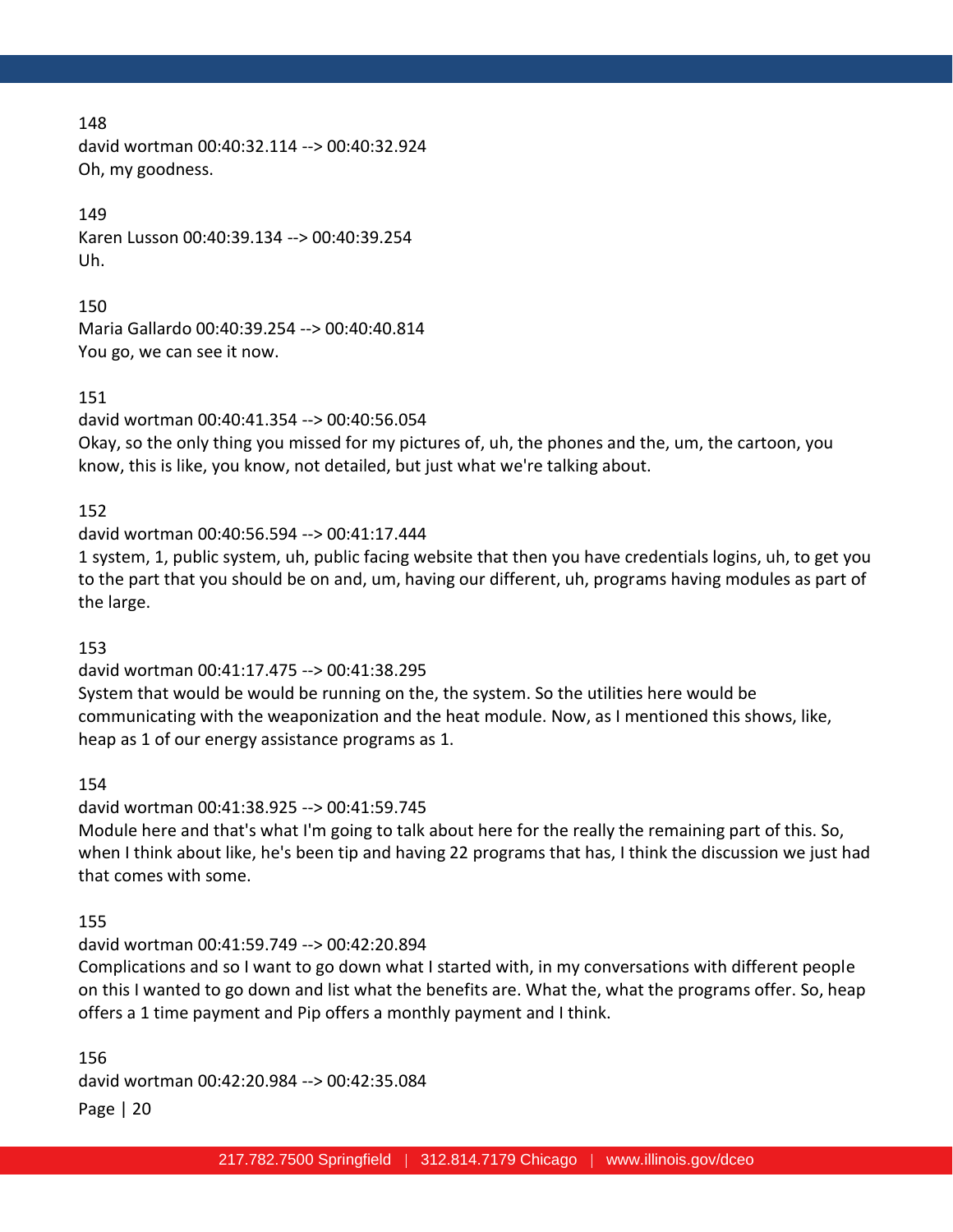Uh, you know, advocates will say that the monthly payments are better, because it helps people with their mentioning. So that's something on the PIP side has reconnection assistance as part of an requirement. That's something that.

157 Alejandro Saldivar 00:42:35.084 --> 00:42:35.324 I have.

158 Alejandro Saldivar 00:42:39.704 --> 00:42:40.724 I feel has fingers.

159 david wortman 00:42:41.894 --> 00:42:42.284 You go.

160 Alejandro Saldivar 00:42:42.284 --> 00:42:42.704 Right.

161 david wortman 00:42:42.704 --> 00:42:43.034 They.

162

david wortman 00:42:54.195 --> 00:43:14.415

That, um, like, he doesn't doesn't offer the benefits and the calculation of benefits. Why he has a benefit matrix that is determined by these 4 criteria the poverty of the household, whether it's in the North or South part of the state fuel type and household.

163

david wortman 00:43:14.509 --> 00:43:35.534

Use this historic data and tries to the aim is to keep all of the PIP clients at 6% energy burden. So your energy cost divided by your income being no more than 6%. I want to point out. This is a slide from a presentation that I did last year.

164

david wortman 00:43:35.984 --> 00:43:56.804

Uh, to the pack, and the thing I want to show out show is that that is a goal of Pip, but it's not something that the average user in any of our 3 in 2019 we had 3 income buckets. Uh, none of the 3 income buckets got 2, the 6% and, uh, the PIP energy.

165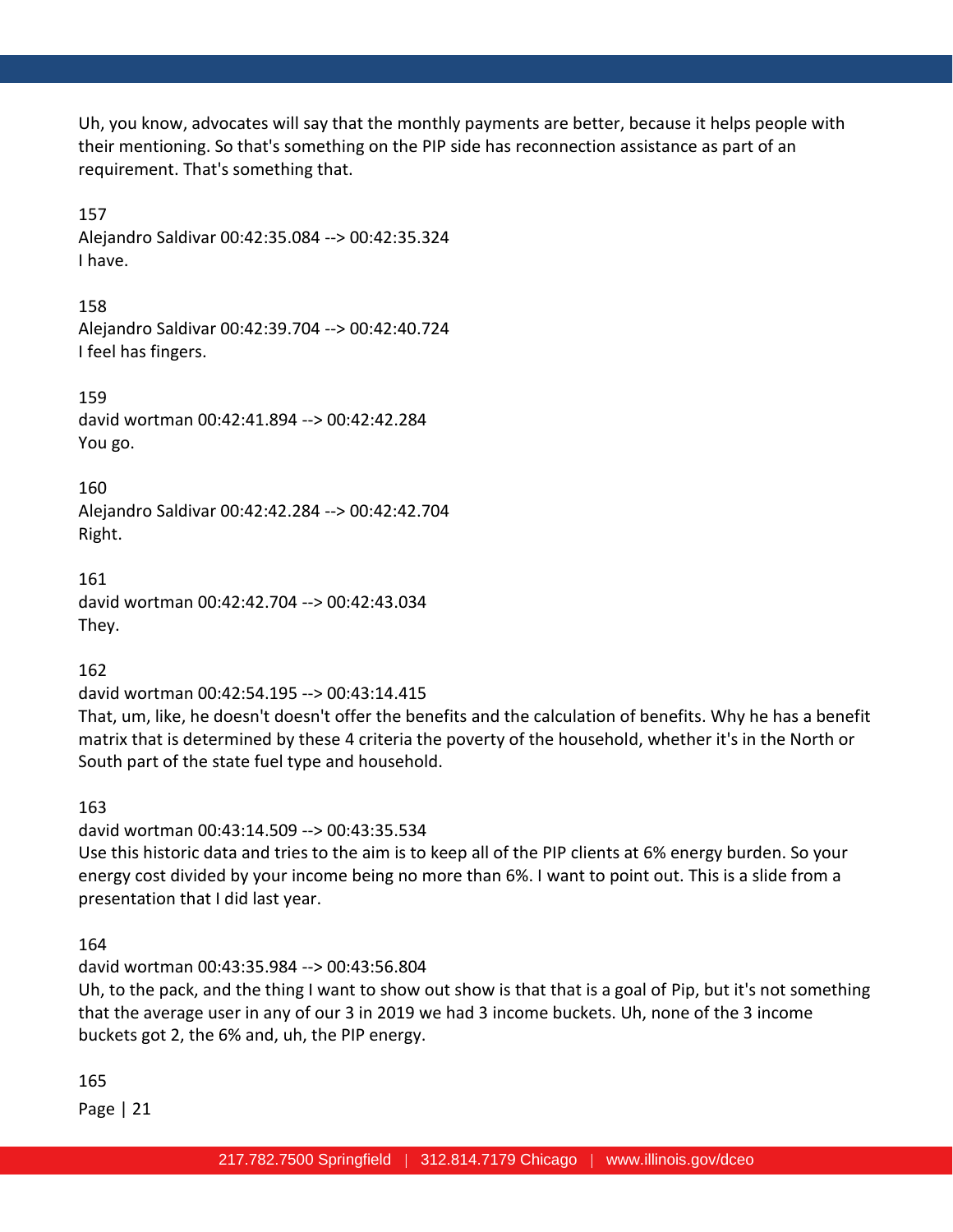### david wortman 00:43:56.834 --> 00:44:17.204

Burden ended up being lower after the benefit was given than the lie of benefits for at least the 1st, 2 categories. So, um, we do have that, uh, the goal of PIP is to keep it 6%, but it's not been the reality for the average user.

### 166

### david wortman 00:44:18.044 --> 00:44:39.104

Uh, Pip offers, uh, puts the client on a budget billing, the utilities, uh, level out the bill during the year, and that's not offered with has a 1 time payment. And Pip also does miss payment letters. Where, if a client, uh, has, uh, is not has missed a month.

### 167

# david wortman 00:44:39.135 --> 00:45:00.255

Or 2, I don't know for sure when they go out, but that's part of the program as well. So when you look at the, um, the 2 sides here, you can see that. Uh, he does offer a lower level of service than Pip, but when you look at the availability of Pip, PIP.

### 168

### david wortman 00:45:00.259 --> 00:45:20.804

Serving, uh, in 2019, uh, they serve, uh, 300,000 clients received our 30,000 clients received Pip, and we had 250,000 receiving. So Pip was about 10% of our total clientele was able to receive.

### 169

# david wortman 00:45:21.704 --> 00:45:42.554

And so, the way I think about this is, uh, if you think of Pip as the gold standard, as I've heard, Karen say, uh, before that, we're giving 10% of our clients, the gold standard. But, uh, 90% are getting the broad standard.

# 170

# david wortman 00:45:42.944 --> 00:46:03.704

So, if we could get 100% on the silver standard, in my opinion, that would be preferable. So, let's go on with the current issues. What? The way that we're running the programs right now, what do we have? So, I'm going to list 1st, I'm gonna talk about the generally, but I'll start with PIP.

### 171

# david wortman 00:46:03.709 --> 00:46:24.854

Have limited and unequal access, and that was just shown in our discussion earlier that your ability to get PIP is determined in part by where you live in the state. Because some agencies, either, they're their manager or their intake workers, or for some reason, they're not giving PIP.

### 172

david wortman 00:46:24.885 --> 00:46:45.645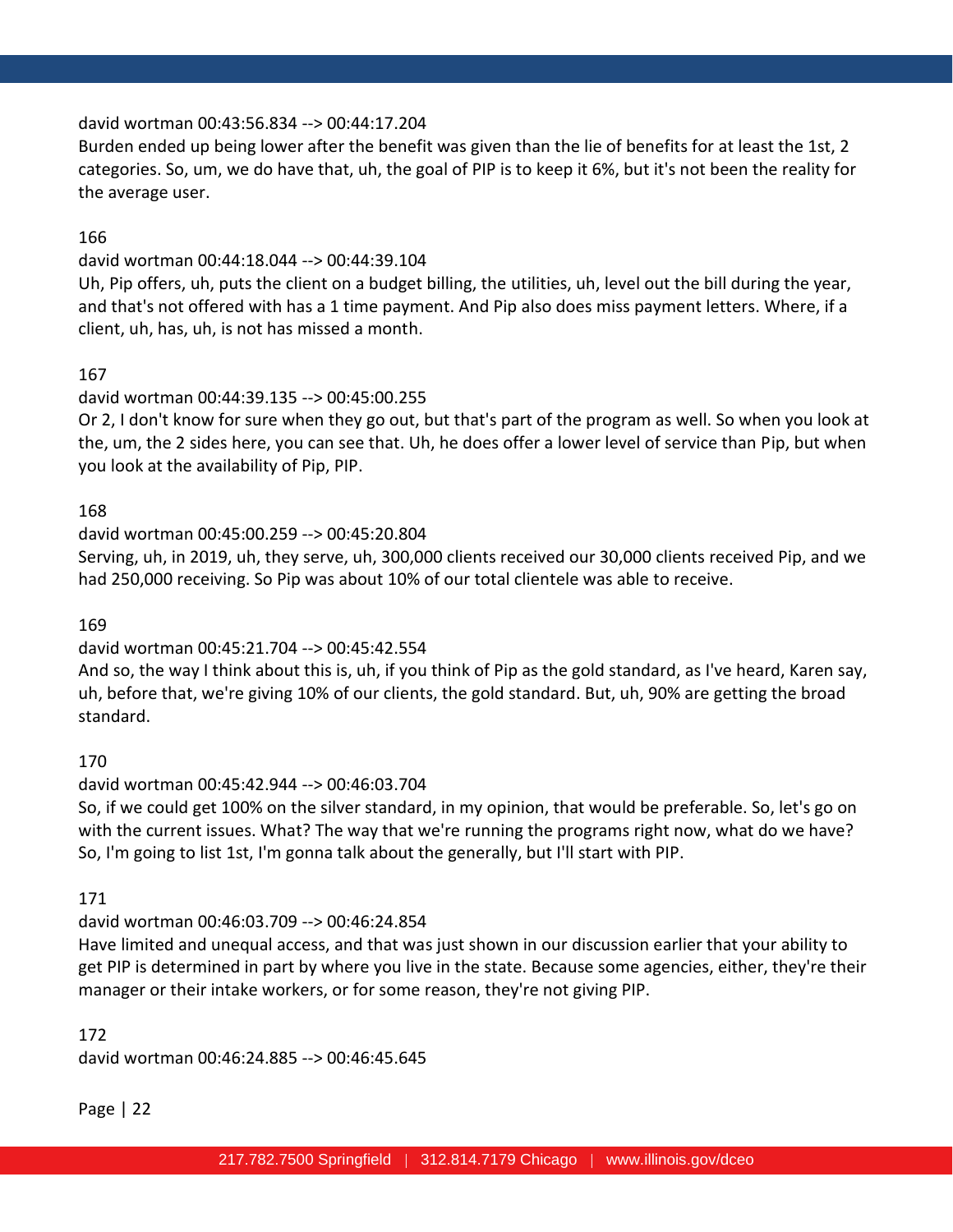Up to, at the same rate as other agencies I mentioned earlier, Kathy does 5,000, lie, heaps and a 1000 pips. There are other agencies that do 5,000 of 1, and of heap and 200 PIP. So, where you're at matters, and when you walk in the door matters, so.

### 173

### david wortman 00:46:46.124 --> 00:47:06.734

If you come in, on Friday, you may get, you may be at 170% income of federal poverty income, but you come in on Friday, and you get PIP. You come in, on Monday, you're at 40% of federal poverty level and you get lucky because the PIP slots have been taken up. So there's an equal access.

### 174

### david wortman 00:47:07.184 --> 00:47:28.124

Um, we have clients staying on tip indefinitely and, you know, we've talked about graduating and we haven't done that. So, we end up with people who have been lucky enough to receive Pip staying on it year after year, and people who, uh, might benefit more being on Pip, unable to get on because.

### 175

### david wortman 00:47:28.310 --> 00:47:49.005

The, uh, the PIP recipient staying on, uh, we can't blend funding and state funding in our Pip program. So that's an issue. And then we know, and this was acknowledged in the rewrite of the energy assistance act.

### 176

# david wortman 00:47:49.754 --> 00:48:10.604

Uh, PIP is, uh, takes a higher cost to administer so, in general, with our energy assistance, uh, funding, uh, in general, uh, we have a lengthy application process that causes some people to drop out. Uh, we have difficult documentation. Uh, we've done the upload.

### 177

### david wortman 00:48:10.725 --> 00:48:31.755

Uh, last year for, like, heap, and we worked this year and now have it for PIP. Uh, but, uh, that's proving difficult. Um, we, we shown a reduction in the number of applications that are completed because of some of these difficulties. Uh, so these are things that, uh, the.

### 178

david wortman 00:48:31.784 --> 00:48:32.084 Dumb.

# 179

david wortman 00:48:33.194 --> 00:48:54.134

May be able to handle and then, I think, uh, just generally, I, I think the running of 2 programs and the, the explaining of 2 programs, and, and having people make these decisions that it does create some confusion. So, what I want to talk about is the.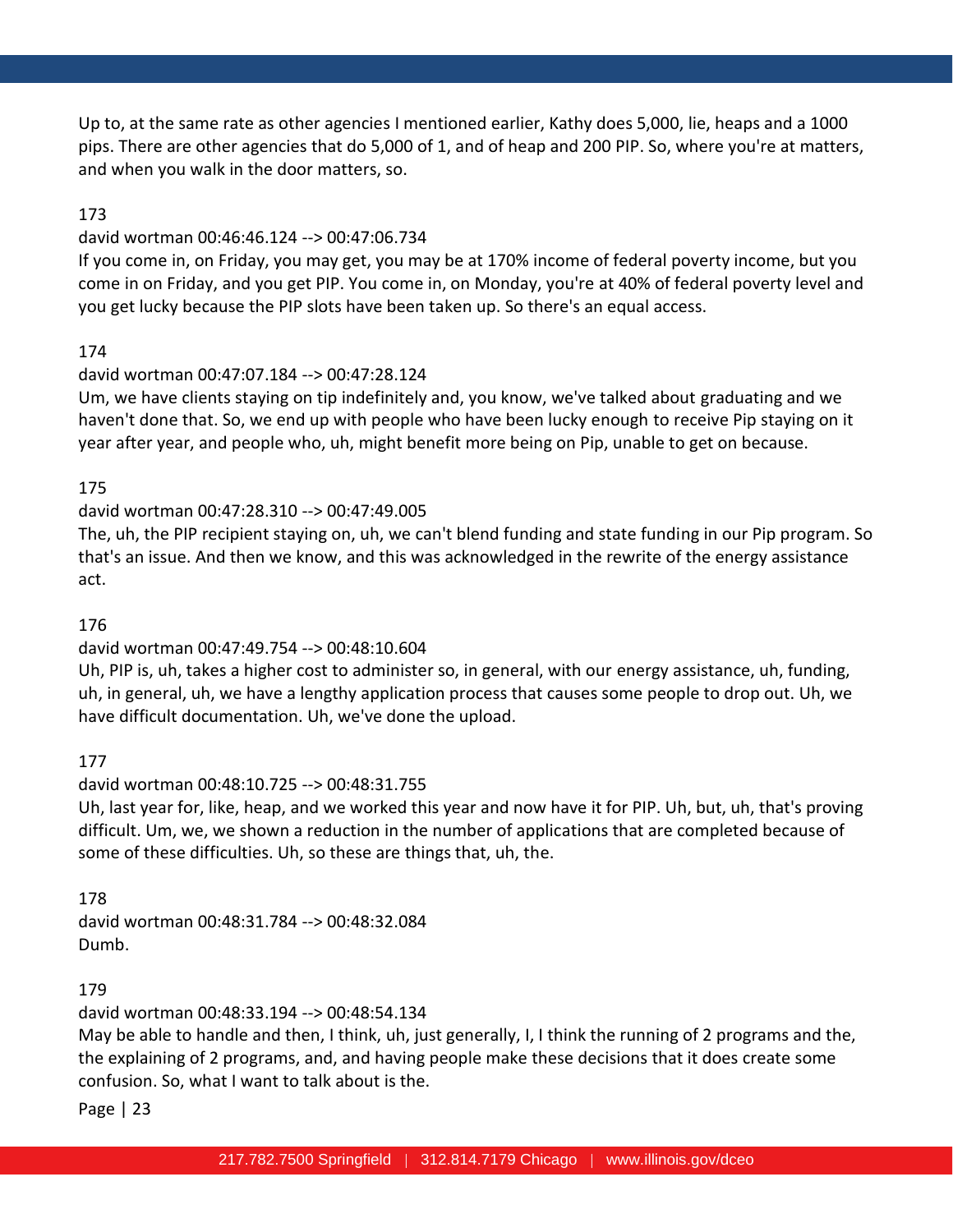### david wortman 00:48:54.319 --> 00:49:15.224

Concept of, as we move forward with these discussions, considering like, what I'm going to call light heat. Plus and I want to say on the timing of this. I know this is the 1st time I'm talking about it and the rewrite process is going to be a long process. It's going to I don't think.

### 181

### david wortman 00:49:15.584 --> 00:49:36.614

Uh, I think we're talking about, you know, 23 years to do the rewrite, but we're entering into conversations with that vendor soon. Like, in the next in a matter of weeks not not months. And in those conversations, we're going to have to at least define kind of an.

### 182

# david wortman 00:49:36.620 --> 00:49:57.705

Line of what we're looking at for us to be able to put together a scope of work and a budget connected with that. So I'm wanting the stakeholders here on this call and I'll likely talk about this again at the pack meeting in 2 weeks. But I want people to start seriously thinking about at least an outline of.

### 183

### david wortman 00:49:57.770 --> 00:50:18.795

What we think, can we, we should be talking about as we enter into those conversations to create the work scope for the VIP vendor. So, why he plus, what do I think that could look like, I think with ity the way I T, is today that we may be able to do for all of our.

### 184

# david wortman 00:50:19.034 --> 00:50:40.034

Uh, clients, monthly payments, uh, this, we need to talk to utilities about this, obviously, but if we can have, uh, enough benefit that, that this making, like, keep more complicated but with ity, uh, advancements, possibly, uh, you know, a possibility. Uh, that would be a.

### 185

# david wortman 00:50:40.094 --> 00:51:00.974

Step towards making heat more like PID we still have to do reconnection assistance. That's an requirement. So, I think reconnection assistance has to be here. I would point out that with the average reduction that we haven't PIP that we have at least comm, Ed doing the.

### 186

# david wortman 00:51:02.114 --> 00:51:22.364

I think the s, what's the stand for the rest of it is a release reduction plan or program. So comment is already doing something with a rearrange reduction for finance. So, there may be something that we can do with state utilities with the big utilities where we could.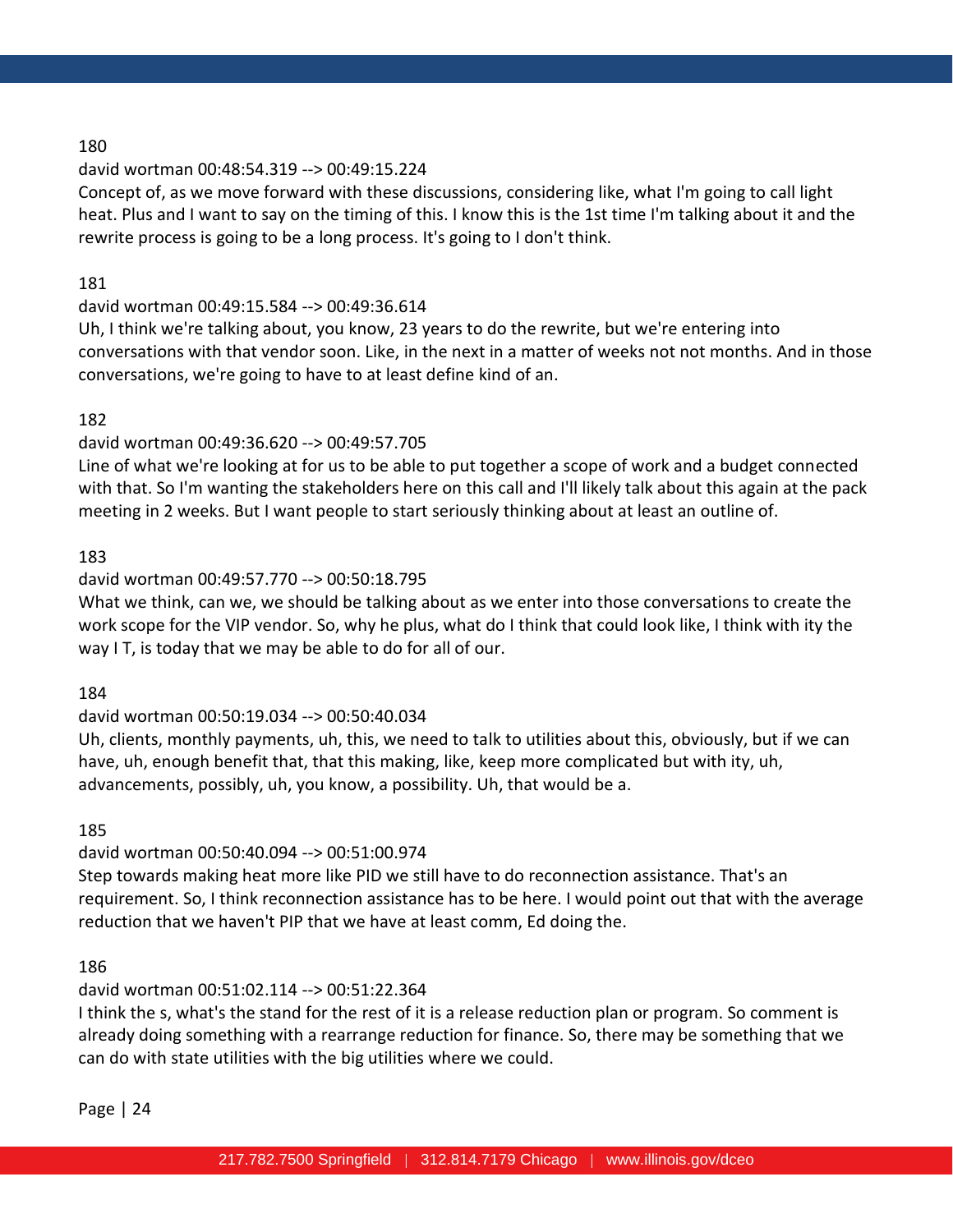### david wortman 00:51:22.370 --> 00:51:43.515

Do some really production there's a lot to talk about there, but it's, you know, it may be possible. Um, I think on the setting of the benefits with the data that we have from the previous year, we can look at that data and see.

### 188

### david wortman 00:51:44.415 --> 00:52:04.515

By individual, um, federal poverty level, what is the average utility usage? What is our benefit that we're giving people? What are the average incomes? And we would be able to I, I'm suggesting that we may replace the, um, the benefit matrix.

### 189

### david wortman 00:52:04.724 --> 00:52:25.814

With something closer to an equation that sets the benefit level according to, uh, averages for utility cost income and, um, try to set the energy burden for all of our clients. So that it's equal. Now, we may decide in conversations that it it shouldn't be. Well.

### 190

### david wortman 00:52:25.819 --> 00:52:46.964

Maybe the lower income, maybe they should, we should try to shoot for 10% there, but over here shoot for 8% or something like that. But the idea here is that we would annually be able to look at the previous year and set the energy.

### 191

### david wortman 00:52:46.969 --> 00:53:08.114

Deep burdens at levels that we want, and the attempt would be to treat people at the same federal poverty level to try to leave the average client at that poverty level within energy burden. That's equal for all clients. I think that working with the utilities.

### 192

# david wortman 00:53:08.145 --> 00:53:29.265

We might be able to do budget billing, uh, for these clients. And once again, it, I think that, uh, I've been told that some people want, uh, budget billing. Some people don't much much like the monthly payments. Some people want it in 1 lump sum. Some people don't, it seems like we should be able to have that as an option where you, if this, uh.

### 193

# david wortman 00:53:29.270 --> 00:53:50.385

Individual once that you would click it, and they would be set up to do that. We have right now we send letters out when clients are late on Pip with a modern system. We can have a module that allows communication with clients. I think that, you know, mass emails to.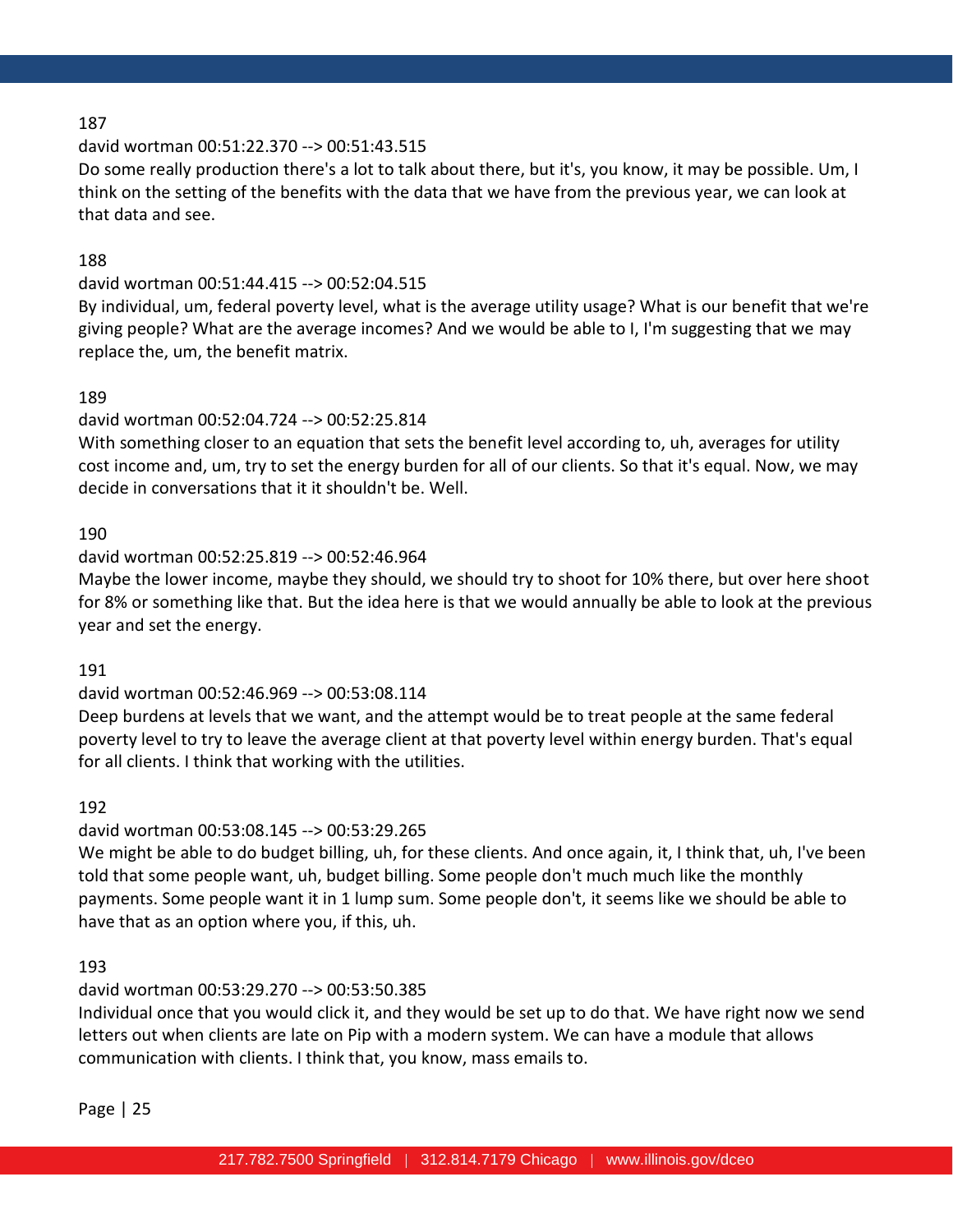### david wortman 00:53:50.419 --> 00:54:11.564

All clients would be much easier than than it's been in the past, but I think that we might even be able to get something where, if the utility sends us a notification that this client hasn't paid their bill for 2 months, that it could generate an automated email or an automated text to that.

### 195

### david wortman 00:54:11.569 --> 00:54:32.324

Client to let them know, hey, your heap benefit is in jeopardy because of this late payment or something like that. So that might be possible. Uh, so the benefit for he. Plus, I think that the concept of getting as much as we can of Pip with the new system.

### 196

# david wortman 00:54:32.719 --> 00:54:47.594

But having it available to every single 1 of our clients, uh, is something that makes sense and, um, might lead us to that point where we think that it's worth combining the 2. so that everyone is treated the same.

### 197

### david wortman 00:54:51.434 --> 00:55:09.644

So, where are we at? Uh, I've mentioned here that is currently, uh, we're, we're at the beginning stages of negotiating, or or doing commerce, having conversations with the ity vendor to put together a.

### 198

# david wortman 00:55:11.204 --> 00:55:31.934

Will eventually be a contract and this will take, uh, you know, a matter of this is not something that you do overnight. This takes months. Uh, but, uh, as we do that, as, as we reach the, uh, contract, we need to have a pretty good idea. So, this group, we need to be able to stay.

### 199

# david wortman 00:55:31.940 --> 00:55:53.085

At least that the concepts that we're talking about here are are agreed upon and something that should be, we should try to do. There's still a lot left. This is complicated, because we have to be working with the I. T, people on what's possible with their system. We have to make sure that.

200

# david wortman 00:55:53.114 --> 00:56:13.724

These are okay with how they're going to interface with our system. We have to be talking to the local agencies about how they would be administering it. We're going to listen to the advocates on on what they think is fair. We have to we have to be doing all of that, but we need to get the boundaries on getting.

201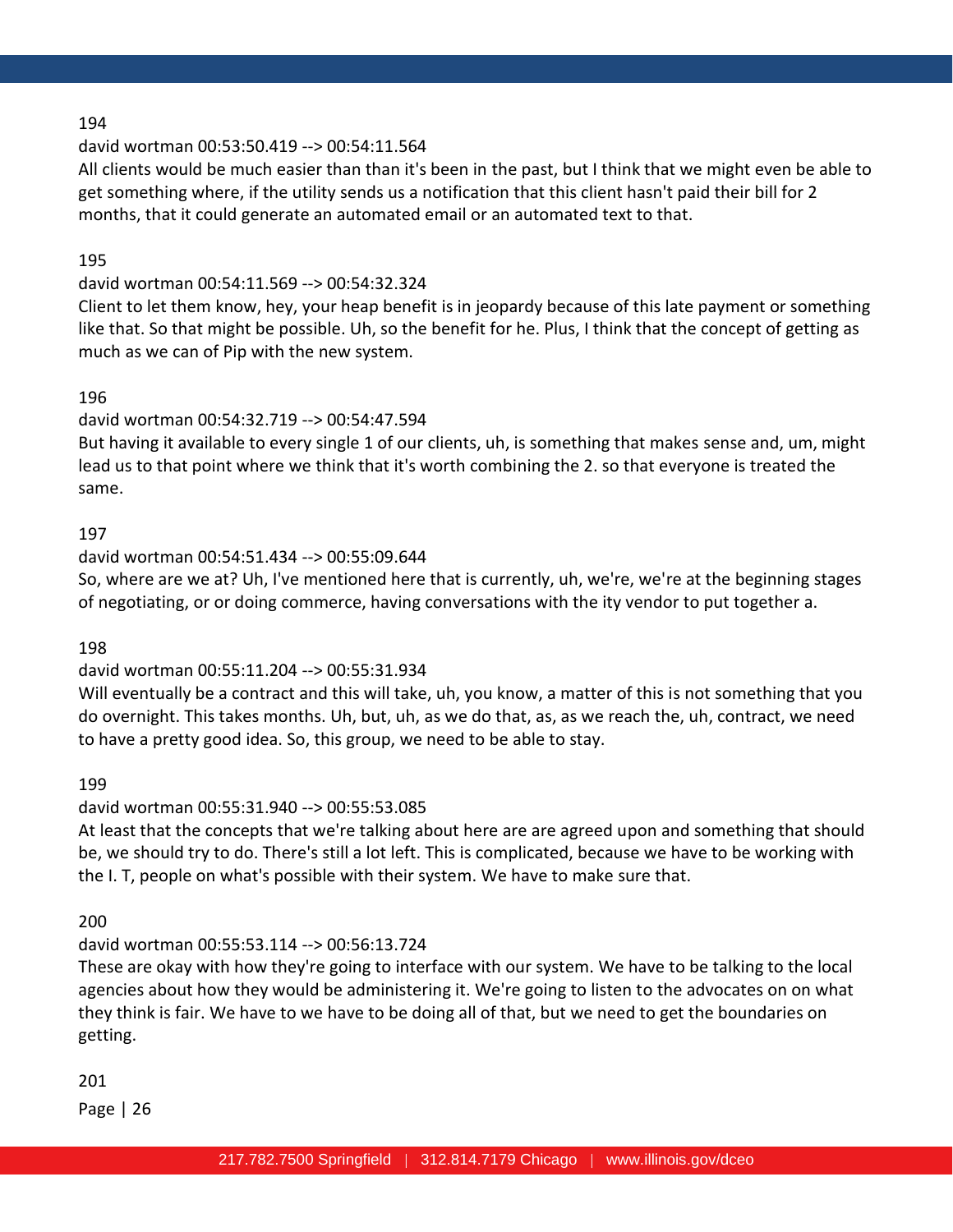### david wortman 00:56:14.265 --> 00:56:35.265

A contract, and then over the next couple of years, we can work on exactly what the programs are going to look like. So, that defining of the program for vendors. I think that we can, we don't have to have that completely defined when we get the contract in place but in the 1st, few months, you know, 1st.

202

### david wortman 00:56:35.714 --> 00:56:56.534

234 months of that contract, then we need to start having pretty, pretty narrowly defined, uh, aspects of the program and what we want our system to look like, um, through this all. We have to make sure that we're following all the HHS requirements.

### 203

# david wortman 00:56:56.539 --> 00:57:17.684

I know that we had a letter from them back in 2012 about whether we can do PIP. So, we have to make sure that whatever we're putting in place enables us to do the blended program where we're using state dollars and HHS dollars on a single program in the long term.

### 204

### david wortman 00:57:18.284 --> 00:57:38.834

We just went through the rewrite the energy assistance, act, rewrite and that was a long complicated process. And, uh, those changes are going to be less than what we're talking about here. And, uh, we need to have enough confidence that people are on board and.

### 205

### david wortman 00:57:38.839 --> 00:57:59.804

Agree with this so that 3 years from now when we're ready to go, we can in sequence and like, at the right time have new energy assistance act language and J carlene which that goes with that to match the system. So this is complicated. But.

### 206

### david wortman 00:58:00.105 --> 00:58:21.135

I believe this is yeah, that's that's the end of what I'm ready to present today. This is complicated. There's a lot of moving parts, but I think that the goal of getting to something like this, where all programs are accessible through the same.

### 207

### david wortman 00:58:21.164 --> 00:58:42.254

Application, uh, that that that concept is, uh, sufficiently, uh, important for us to go through this conversation that we're, we're going to have. So, that's, uh, that's everything I have on, uh, on my presentation and I'm sure that they're likely to be.

Page | 27 208 david wortman 00:58:42.289 --> 00:58:46.124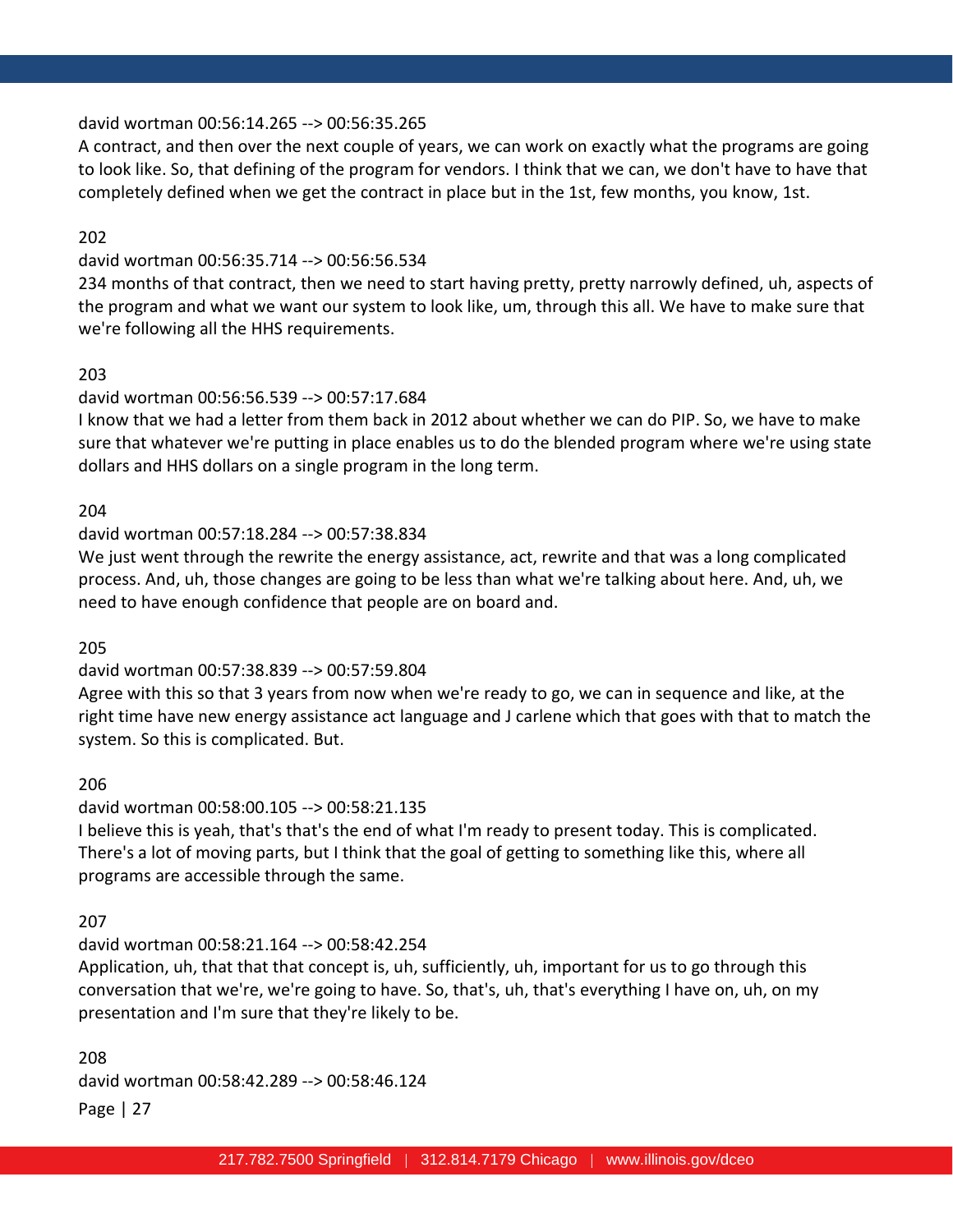Questions, let me pull up the.

209 Maria Gallardo 00:58:51.014 --> 00:58:52.034 That is clear.

### 210

david wortman 00:58:53.384 --> 00:59:01.544 Yeah, and I see a couple, uh, I hope those were early reactions and 20 minutes later we can at least have conversation about this.

### 211

Maria Gallardo 00:59:07.124 --> 00:59:11.774 They were earlier comments, but there's a new comments from Karen now.

### 212

david wortman 00:59:13.544 --> 00:59:14.324 Hello.

# 213

david wortman 00:59:16.004 --> 00:59:33.074 Maximum benefit, I mean, for, uh, for heap, it's based on the matrix so it's different for, uh, depending on where you are in the state and what your, uh, your, uh, fuel sources or, uh, Pip I believe it's 8,800. is that right?

### 214

Maria Gallardo 00:59:33.494 --> 00:59:35.774 1800, and then I'm pulling.

215 Maria Gallardo 00:59:35.869 --> 00:59:37.694 Maximum potential.

### 216

Maria Gallardo 00:59:40.514 --> 00:59:44.354 Currently, so well, both on the chat momentarily.

### 217

david wortman 00:59:47.985 --> 00:59:54.645 Okay, so let let me I'm gonna pull this, uh, the chat over here so I can see it easier and okay.

Page | 28 218 david wortman 01:00:01.605 --> 01:00:18.165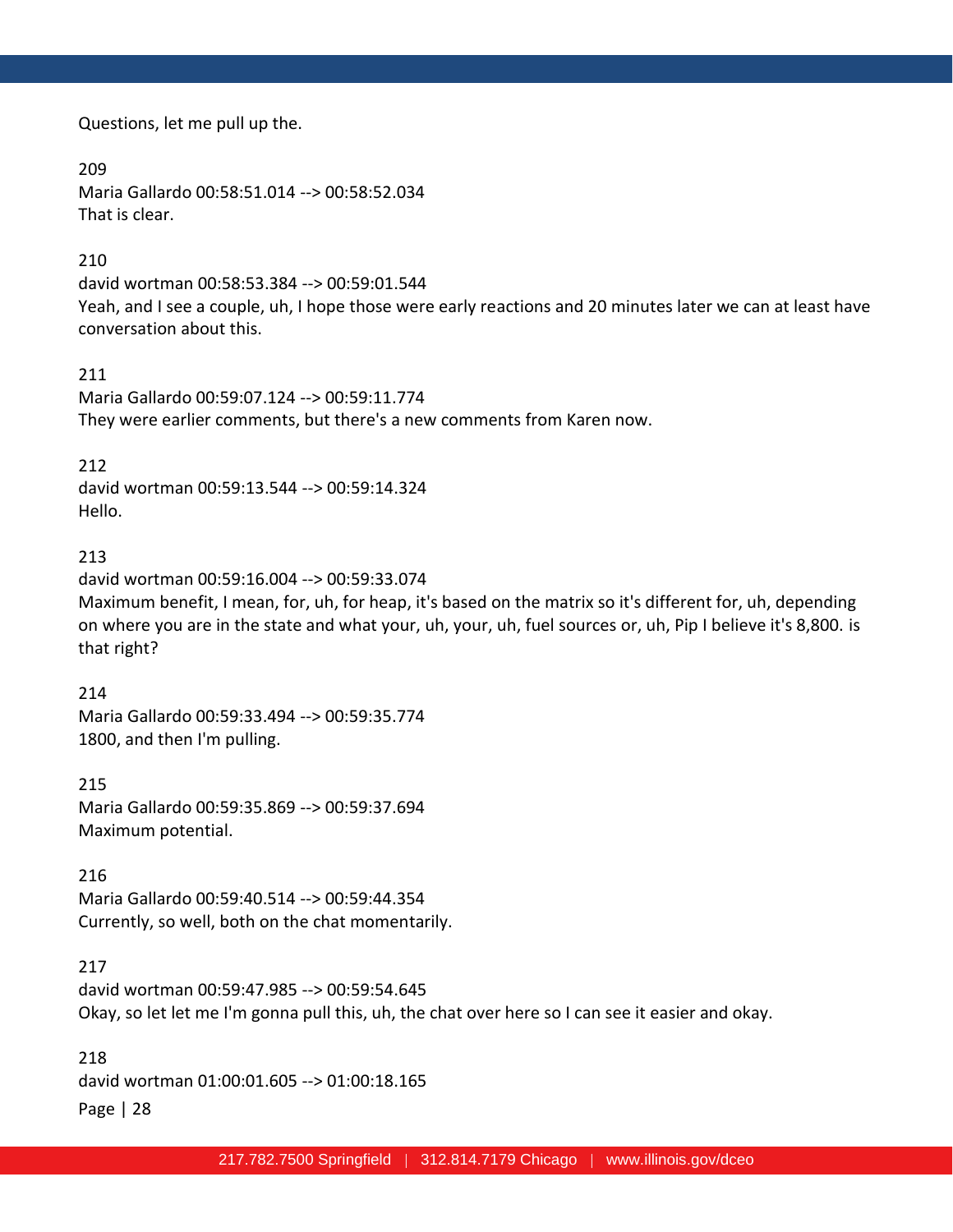Can you remind, okay, David, can you remind us what said, in terms of being able to combine the funding? What was the legal basis? Exactly. Okay. So, um, it's been a while. Since I looked at the letter. I don't know if anyone else is is more familiar with it, but it had to do with.

### 219

david wortman 01:00:18.169 --> 01:00:38.714

With not treating all clients equally. So I think it was connected to the concept that if you come in with a 3000 dollars, I don't know I've read the letter and I didn't quite understand it. Is there someone on who.

220

david wortman 01:00:40.364 --> 01:00:44.834 Have an exact, like, what, uh, issue was Ben.

### 221

Maria Gallardo 01:00:45.674 --> 01:01:00.434 So so, David, it is a little complicated, but basically, according to life, he should be applying to the ask to pay build only.

### 222

Maria Gallardo 01:01:01.064 --> 01:01:21.614 And when you are dealing with the ask to pay portion of the bill is the affordable in this case, 6% of income. So, basically, by on their PEOP, the funds could potentially.

### 223

Maria Gallardo 01:01:21.675 --> 01:01:42.315

It'd be used only to pay the 6% of income because that's the ask to pay for the customer. So when you are doing that, and you have other category of costs diverse, then your treating them differently. And, like you said, they had an issue of equity.

224 david wortman 01:01:43.845 --> 01:01:44.325 Right.

### 225

david wortman 01:01:56.935 --> 01:02:17.275

But on the other hand, I say they have a point, we also have people who are on lightning and aren't treated exactly the same. I mean, if you come in and you just get a, but not in our, a, the person with the is getting a greater benefit. So we already have but but just the, the simple, uh, was that, uh.

226 david wortman 01:02:17.664 --> 01:02:38.694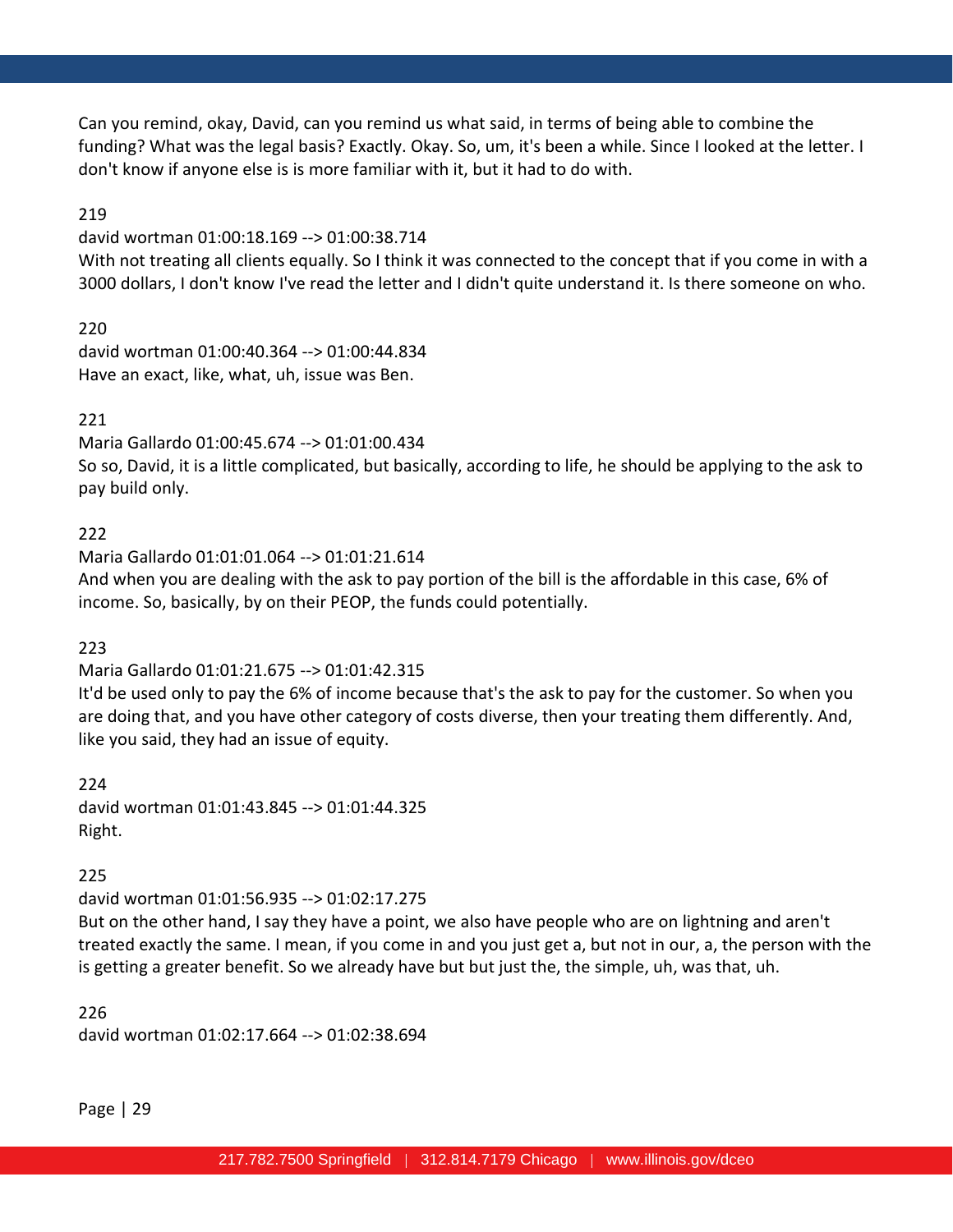Um, Pip doesn't treat compared to lie heap hip doesn't treat people in the same way that he does. And that's, uh, I think if we can design a program that meets the HHS requirements, then using state dollars for it as 1 program.

### 227

david wortman 01:02:38.724 --> 01:02:43.044 Get 1 program that follows, then we can mix the funding.

### 228

### david wortman 01:02:48.054 --> 01:03:06.894

So, uh, yes, uh, latoya on, on reaching out to the, this is the start of this conversation. I know that, um, um, I've said a lot here today, this is kind of my, my dream and this is me talking to, uh, the staff here and I've had conversation.

### 229

david wortman 01:03:06.900 --> 01:03:18.265

With, uh, Larry, and I talked to a couple of other stakeholders, so we have put a thought into this, but we're at the very beginning here there's still a lot to work out.

### 230

### david wortman 01:03:22.854 --> 01:03:40.164

Deborah asking about how early will utilities be invited in? Uh, now I mean, I think that, uh, there's, you know, the, the idea of, uh, um, utilities, um, doing receiving monthly payments for 280,000.

### 231

### david wortman 01:03:42.325 --> 01:04:02.395

I mean, right now I pay mine monthly, but you're getting 1 payment from me. Now you'd be getting 2. so that might mean something, uh, putting having the ability to toggle a budget. Bill, was that so there's a lot of work out. I don't know. I think by 2 weeks from now, at the meeting, I'll have some, uh, a little.

### 232

# david wortman 01:04:03.624 --> 01:04:19.404

Like, I would call them details about this that would be beneficial to the utilities, uh, that, uh, we can talk about but no, we're everyone like, it's going to be a long process, but we're ready to start talking now.

# 233

# david wortman 01:04:22.734 --> 01:04:42.774

Yeah, how will the monthly there I mean, some of the complications, like, if you have an annual, if if you receive a 1 time versus monthly, and then, uh, they they move what happens you know so there's still a lot to work out on how this would work and so.

Page | 30 234 david wortman 01:04:42.780 --> 01:04:43.945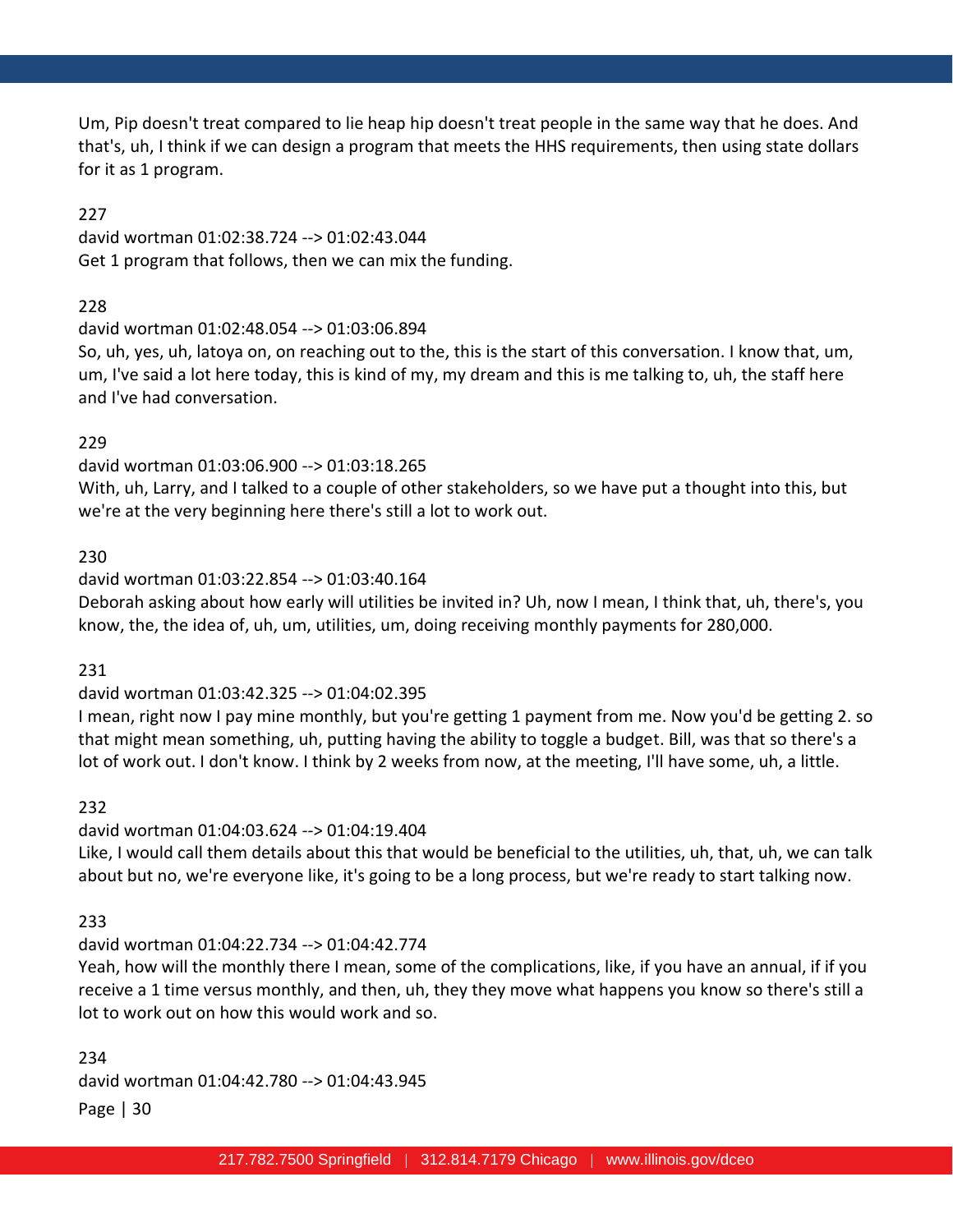It is really to say.

### 235

Maria Gallardo 01:04:47.695 --> 01:04:56.635 David, there's a new question asking if the new system will be enabled proxy program enrollment for life.

# 236

Maria Gallardo 01:04:58.554 --> 01:05:12.264

So so, the example here, easy snap customer could I be automatically enrolled in heap? So, yeah, that's something that definitely.

### 237

Maria Gallardo 01:05:12.475 --> 01:05:15.985 Coordination with other agencies.

### 238

david wortman 01:05:16.105 --> 01:05:33.535

Yeah, I think you would still so, those are things like another thing that we talked about. Um, and I don't know whether this is possible wise, but could we have a, uh, uh, income verification, like an automated income verification? Uh, the I had.

### 239

# david wortman 01:05:33.539 --> 01:05:54.684

Even thought about connecting with snap I mean, my quick answer to that Karen would have been that snap is a, what do we call it? The categorical you're categorically eligible? So, you know, you might still have to go in and type in your name, your social security number, and who lives at your house. But then you wouldn't have to do your income.

### 240

david wortman 01:05:54.985 --> 01:06:15.055

Uh, your, your, uh, your, um, paystubs, because you can just show that you're on snap and but connecting to their system, you know, that that could, I don't know, maybe, uh, Arian ask about, uh, when will the efforts to coordinate with utilities.

### 241

### david wortman 01:06:16.195 --> 01:06:36.265

You know, I've heard and Julio, I don't know Julio who it's our, I. T person if you're still on I believe those. I don't know whether those conversations have started with the weather ization but, uh, the, the, what what I've been told is called schema, which is our system talking to your I. T. system.

Page | 31 242 david wortman 01:06:37.254 --> 01:06:50.994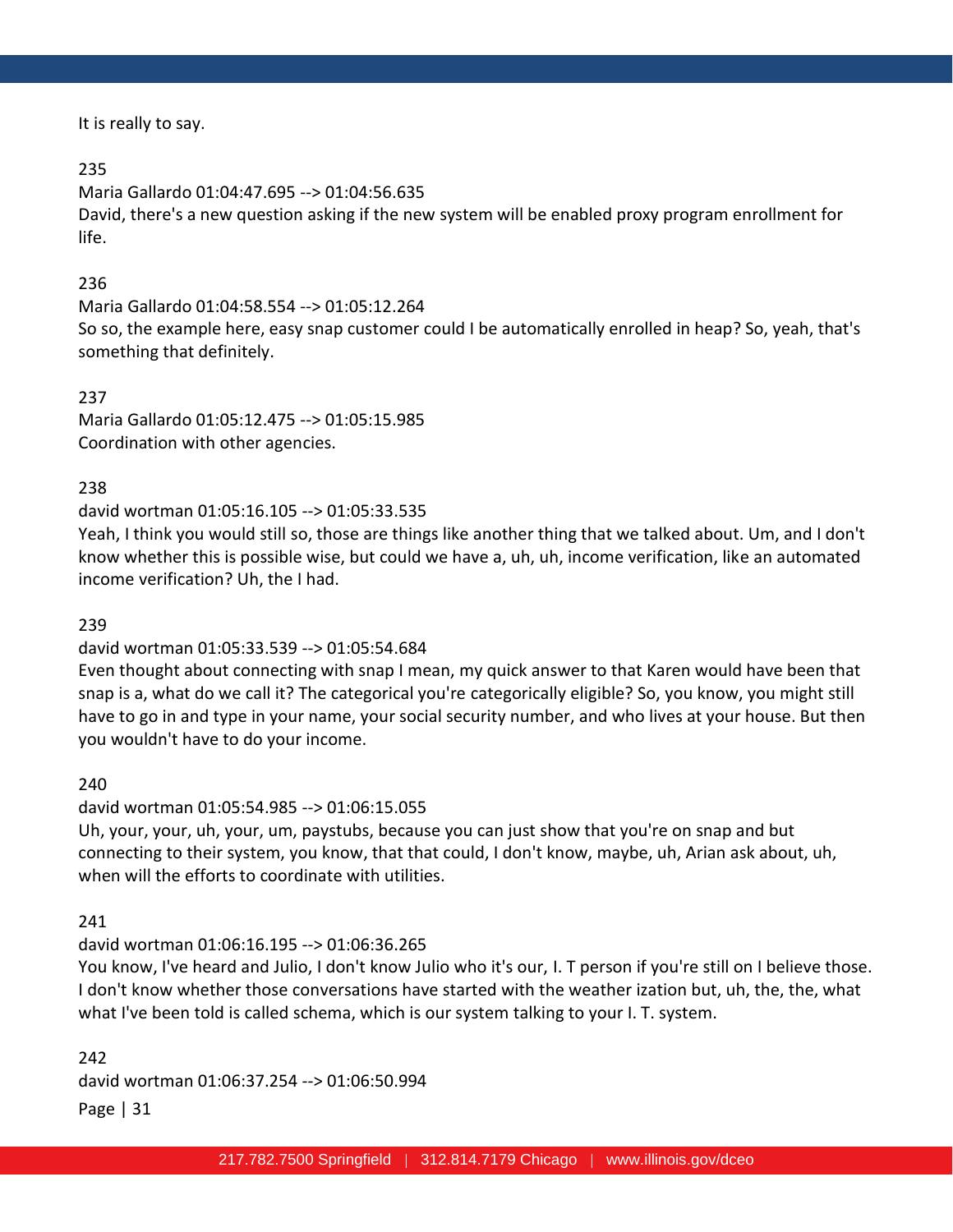Uh, they've started talking about that for the weaponization and I want to make sure that we're quick enough on the heels of that that we can make sure that we end up with 1 system for the communication between this system and the utilities.

### 243

### JC Rodriguez 01:06:55.435 --> 01:07:15.055

Hey, David. Uh, yeah, good afternoon. Everyone um, so there was discussions are in our timeline, and as soon as we have that meeting set, the utilities will definitely be involved in that and pretty much in the overall project. Right? I think our goal is to try to get that 1 benefit system and have everyone be able to utilize that common intake?

### 244

### JC Rodriguez 01:07:15.085 --> 01:07:36.205

And, um, be able to work the system as we can now envision it with new technology. Right? I think that's been 1 of the biggest barriers is how do you enhance the system with the technology? You have available but more importantly is to understand the business processes. And that's something I wanted to bring up here today, is that, you know, everyone was asking about when are they going to be involved and local.

### 245

### JC Rodriguez 01:07:36.234 --> 01:07:57.354

Scenarios, it's important to understand that, you know, or our vendor is really to understand the business and what we're doing is scheduling business value service sessions where we'll be, including the technical architect, a business process analyst, to really identify the current system processes and nuances between, like, heap and pick, which are very important to understand about how we can move forward with.

### 246

JC Rodriguez 01:07:57.359 --> 01:08:01.914 Is, uh, rewrite a slash replacement of our current systems that we have today?

247

david wortman 01:08:08.875 --> 01:08:23.964

So, um, are there any, uh, let's see, it looks like, uh, we've answered, I believe questions in the chat. Is there anything any other comments or questions people have.

### 248

david wortman 01:08:28.105 --> 01:08:44.245

I know this, you know, um, this is new to everyone. We, I wanted to do it today to give people time to think about it for the pack meeting. I'm sure we'll, we'll have, uh, conversations about this at the pack. Um.

249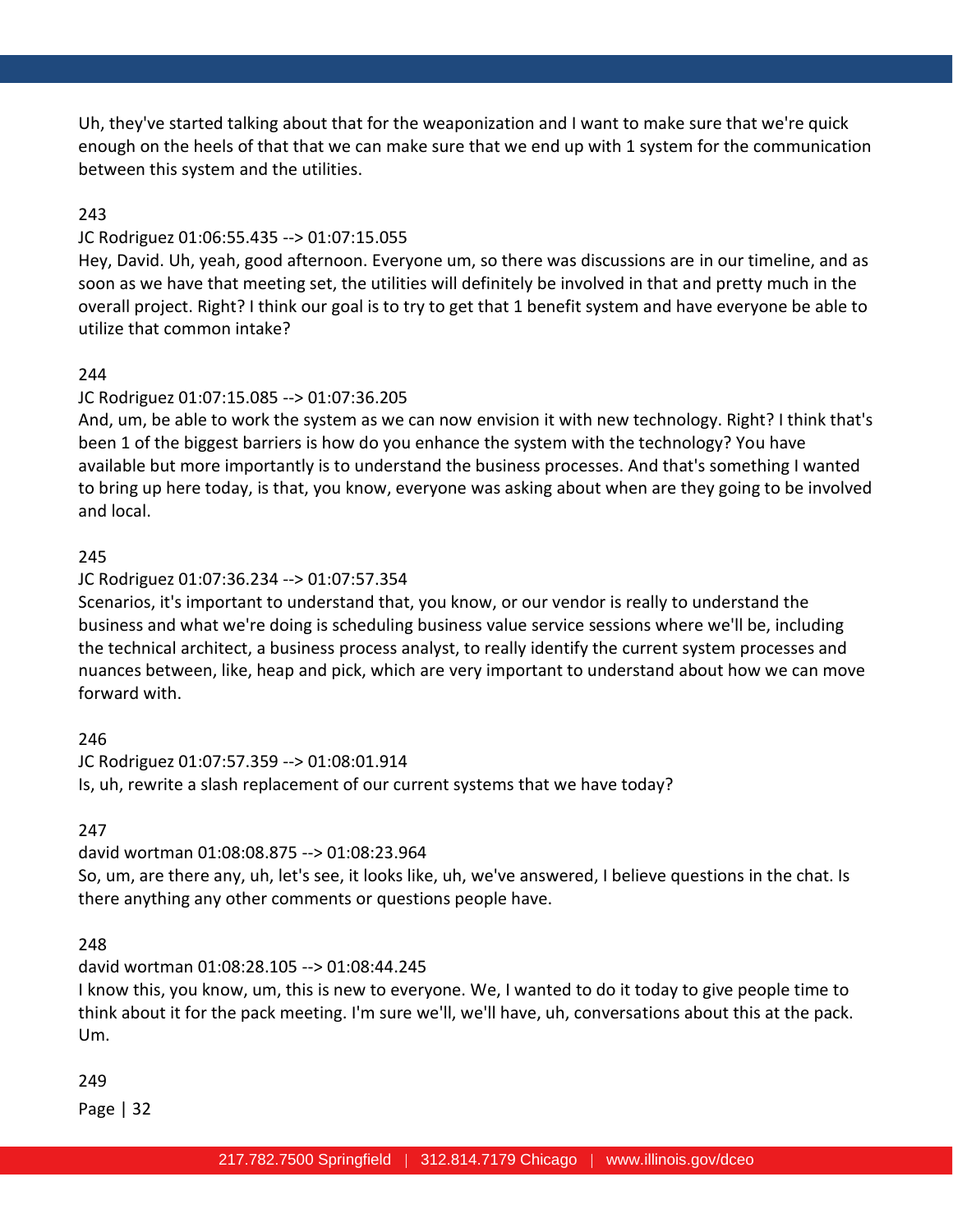### david wortman 01:08:45.924 --> 01:09:03.955

So, you know, think about it think about issues, um, but, um, you know, as Julio, uh, said our conversations with the, uh, the vendor, we need to be able to define what we're looking for. So.

### 250

#### david wortman 01:09:06.534 --> 01:09:13.284

I don't know, you know, timing wise like, how the order that we do this this is why it keeps saying it's so complicated.

### 251

### david wortman 01:09:16.554 --> 01:09:37.284

I didn't want to go into the meetings with the people and show them exactly what we have now because the way I think about that, it's like, um, you'd be setting up your modern cell phone with, you know, texting, but not having.

### 252

### david wortman 01:09:37.615 --> 01:09:58.495

Safari, so that you can search the Internet. So, um, I just think that at least coming to an agreement that this is something that we should consider, and then soon start having, you know, start having these conversations of, uh, business level.

### 253

### david wortman 01:09:58.619 --> 01:10:16.014

Rules that we need to start, uh, doing and Julio this. I've sprung this on you as well. Um, but, uh, timing wise. Uh, I mean, do you have thoughts on how far we have to define this? And and what what your thoughts are from what I presented here today.

### 254

# JC Rodriguez 01:10:19.104 --> 01:10:39.024

I don't have prepared remarks, but, um, I'll definitely kind of walk a high level. Um, there are going to be various steps involved in this and there will be definitely a few months before we can actually say we can kick off this project. 1st thing is obviously we want to make sure that we do have those sessions in place, or the vendor can understand a little bit more of how.

### 255

# JC Rodriguez 01:10:39.834 --> 01:11:00.654

And Pip actually function in how we can actually emerge some of their functionality into 1 common application. That will take, uh, potentially a few months to go through. But, however, in parallel, we'll be actually starting a procurement process and a governance process with the Department of technology to create awareness of this project is happening and get a.

# Page | 33 256 JC Rodriguez 01:11:00.660 --> 01:11:21.805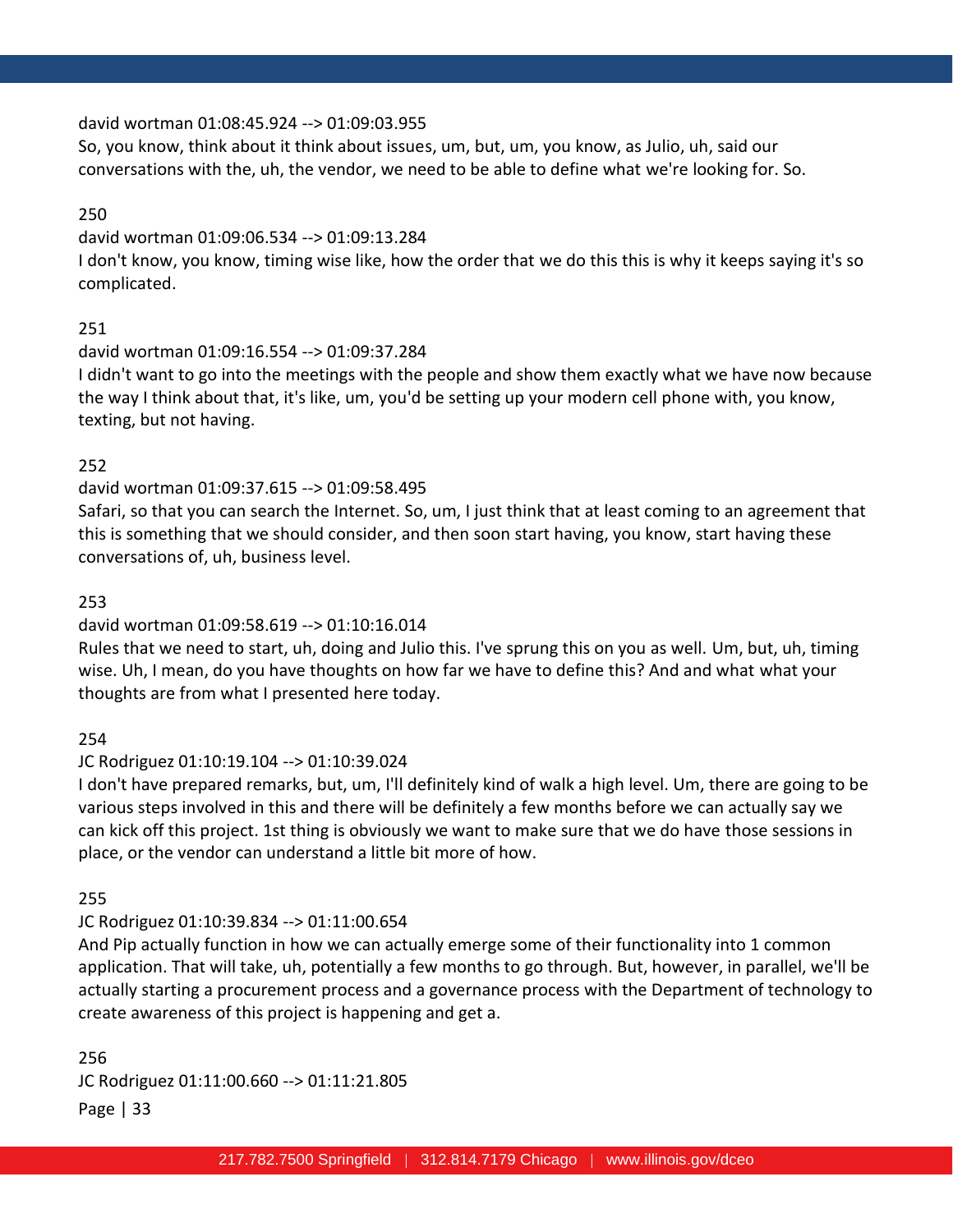Approvals on that side 1st, so once we've completed, at least our 1st, initial gates of our governance process, and our business value processes identification will be able to move into the discovery meetings. This is where the big discovery meetings happen with the majority of stakeholders. We really want everyone's understanding and input about what this can look like re, imagine an energy benefit.

#### 257

#### JC Rodriguez 01:11:21.835 --> 01:11:42.955

System I think is the main goal here, and we will have to build a true statement of work. Right? That statement of work is really how we're going to define what our needs are for the actual business and be able to walk into governance with that statement of work and get approval from our governance departments to be able to move forward with. Now, the next phase of that, which is procurement, now we're talking contractual. Right? And as everyone.

#### 258

#### JC Rodriguez 01:11:42.959 --> 01:12:04.044

Here at the state, that can be delayed for any for a myriad of reasons. Right? But as as we've defined the blueprint for our Web realization project, I don't foresee any delays and moving forward procurement. But that alone can take anywhere from 4 to be time here. But we'll do 4 to 12 weeks for something like that to happen. Uh, barring any other hiccups.

#### 259

#### JC Rodriguez 01:12:04.109 --> 01:12:25.254

Options on the procurement side. So, um, and this is a very rough estimate of what our target launch could be it can be anywhere in a late February, early March as our potential. Now, let's start working the project right now. We have the main meetings with the vendors. The team has already been built for the side local action side, the utility side, and we work with.

#### 260

#### JC Rodriguez 01:12:25.259 --> 01:12:46.404

The vendor to really now start working through defining the detailed requirements for this Ri, Ri, rewrite and replacement of application. So, hopefully, that gives some insight. Um, definitely. We want to have the team's input very early on, at least, in the statement of work building. I think it's important that everyone's really rolls out there and as David had mentioned, think big we want that.

#### 261

#### JC Rodriguez 01:12:46.410 --> 01:13:07.555

That to be huge for us, because we're entering into a cloud based system. It will definitely be something that will change the game of how people for see us having an application in government. It will have a single sign on multi factor authentication in a front end. And back end, right? So those are very important things that the team here.

Page | 34 262 JC Rodriguez 01:13:07.560 --> 01:13:28.525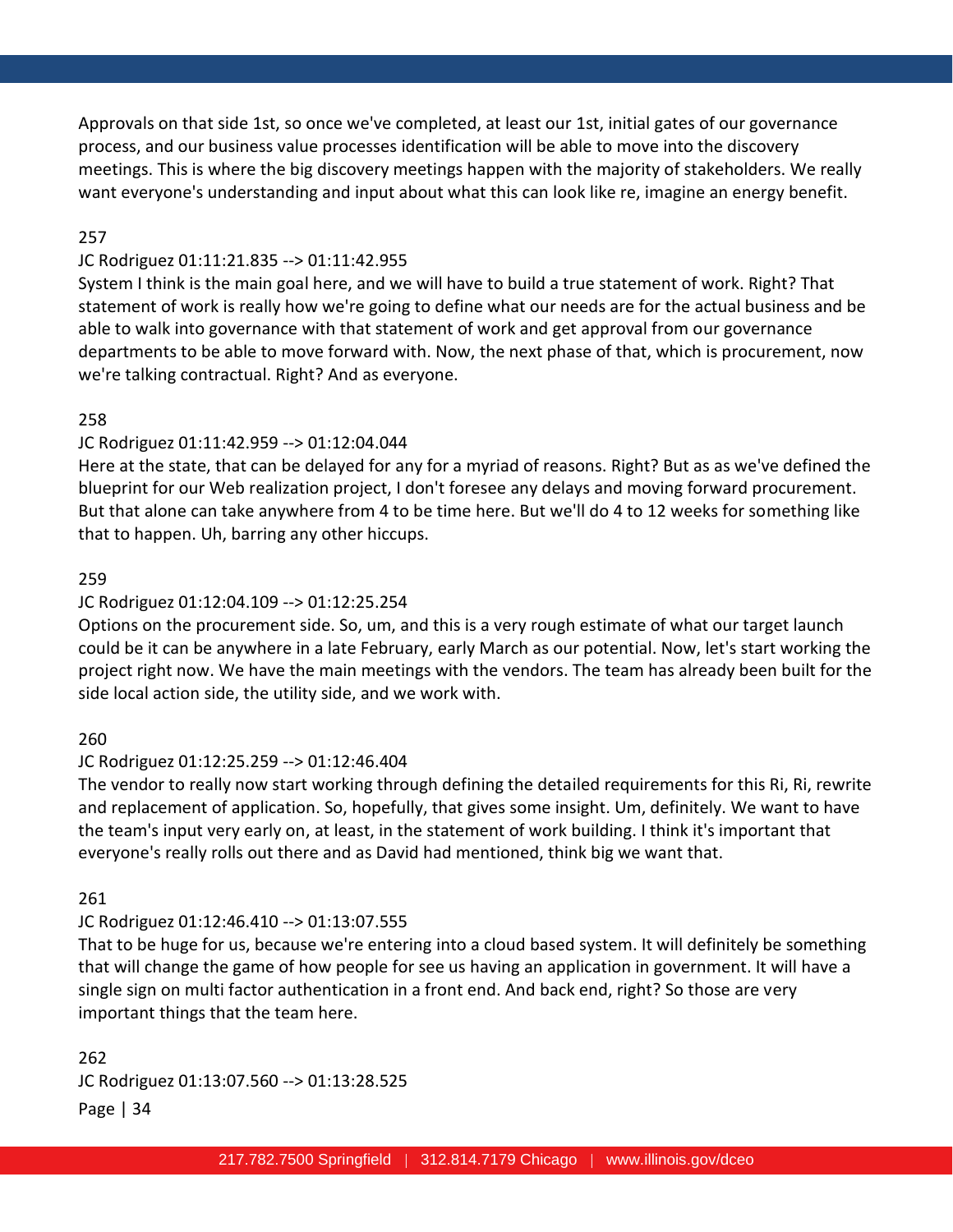Stands and we're creating awareness of everyone will be involved, everyone will be engaged and your input would be very valuable to make sure that we're looking at this. Right and I really liked that. Someone mentioned the snap piece of this. David. I know we had a very, very early conversation of how we create synergy. Right? How do we create synergy between having someone who was on snap that can be eligible for life and, or.

# 263

# JC Rodriguez 01:13:28.944 --> 01:13:49.854

Uh, and also, how do we verify income right? All having it being 1 workflow would be amazing to do. So, I, because of the complexity and the scale of this initial project, I think we're going to push that of phase 2, because there will be some agreements that will have to be written up with both the part. Is it Department of, uh, DHS and I think the DHS yeah DHS and D as well.

# 264

# JC Rodriguez 01:13:49.859 --> 01:14:11.004

Have some agreements put in place, because there will be data sharing. There are current agreements, but I don't think they scope exactly what we're looking for. So this looks more of a phase 2 part, but the actual main application, and all this capability and functionality that we can leverage and move it into a new application is to create those efficiencies. We're looking for efficiencies, automation pain points that we want to resolve.

# 265

# JC Rodriguez 01:14:11.304 --> 01:14:32.154

And really looking at at the customer and right. Very customer centric of how does someone engaged with our programs? The devices they can use was critical, right? We want them to be able to use a tablet a mobile phone. This application will be responsive with that. We want the local action here is once it's their turn to look at the, which will be the back end part of this to be able to receive the information immediately.

# 266

# JC Rodriguez 01:14:32.160 --> 01:14:53.245

Process applications or processes application on the fly when someone comes into a local actionary it's important that if someone doesn't have that technical capability that they're able to rely on their locally actual agent to be able to fill out the application on the fly and have everything verified for them, so looking for a lot of input on this, we just got to get it. Right. Is my opinion on this and there's a lot of factors.

# 267

# JC Rodriguez 01:14:53.335 --> 01:15:05.035

Consider and all the variables to consider, but I think we're in a really good direction. Now we're foundationally building this with the authorization application and I'm very much looking forward to scale this to really be a true benefit system for the state of Illinois.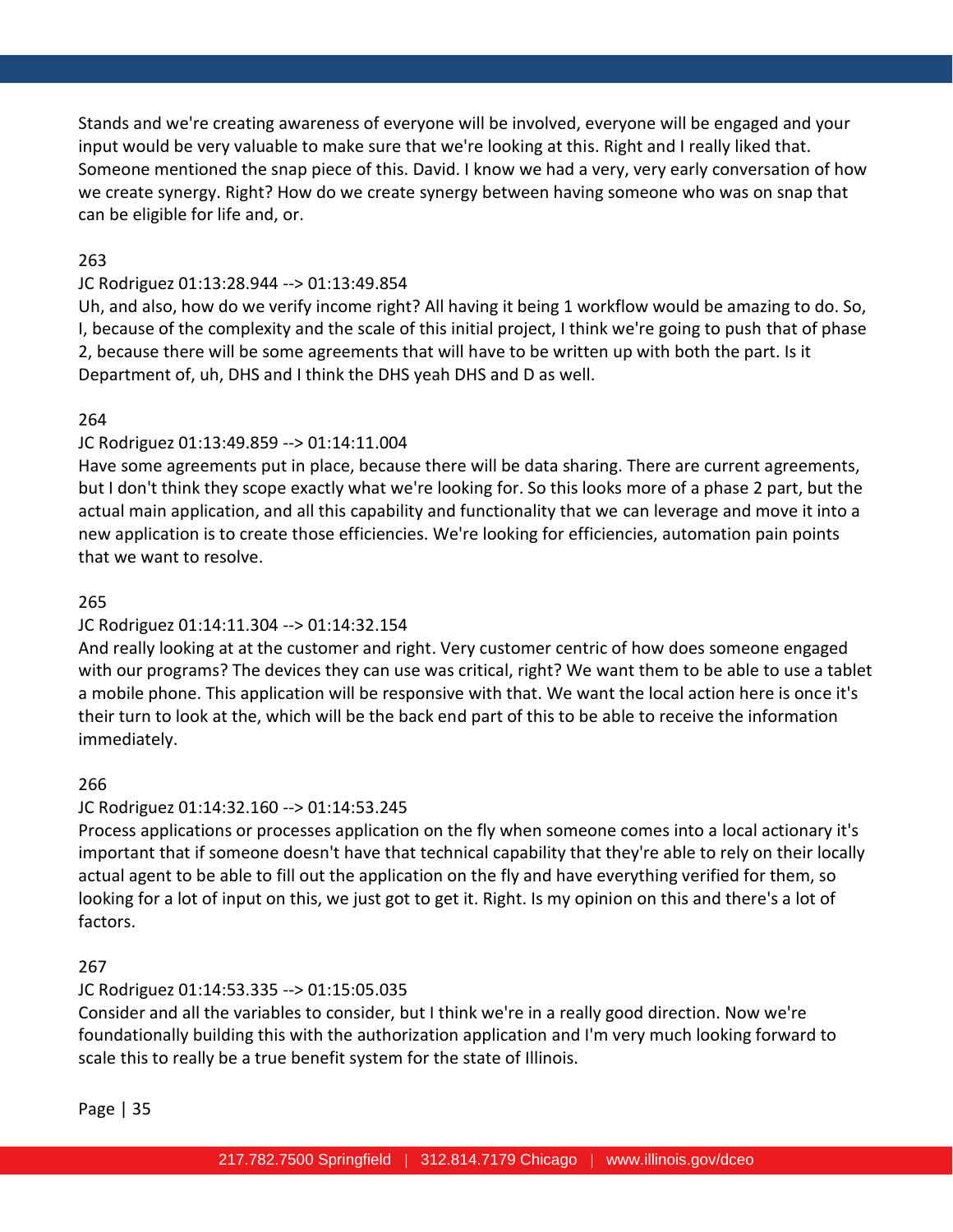david wortman 01:15:07.165 --> 01:15:09.775 Thank you very much. Really very good for not being prepared.

### 269

#### david wortman 01:15:13.049 --> 01:15:33.834

It's been, there's this has been, this is a lot. This is a lot and I know it's complex, but I appreciate that. Uh, Eric, I see some questions about you utility ity engagement. I think the overall timeline and.

# 270

### david wortman 01:15:34.255 --> 01:15:53.395

You can jump in here, but we're talking, you know, like, I think it'll be 6 months, 9 months, 9, maybe too long before we're under contract. And I think the build you're looking at, you know, I don't know, 2 years for the build.

### 271

JC Rodriguez 01:15:54.265 --> 01:15:55.345 I, I don't look at.

# 272

### JC Rodriguez 01:15:55.374 --> 01:16:16.494

This is any less than 2 years for development cycle. This is a very complex application and, like I mentioned, there's a lot of pieces today, but the utility companies and engagement will be throughout the project in the initial stages. And then, once we're at the actual development stages and testing, and making sure that the expectation is there for what we're looking. And most importantly, the APIs and the information that needs to be brought.

# 273

JC Rodriguez 01:16:16.499 --> 01:16:21.204 Right I think that's the other critical piece. What are you asking for and how is it being placed back to the system?

# 274

Eric Schrader 01:16:21.924 --> 01:16:23.484 Yeah, no, thank you.

# 275

Eric Schrader 01:16:26.754 --> 01:16:47.394

As everybody knows forever, you know, all the utilities state as well, you know, resources are limited and usually booked up well, in advance of just trying to get an idea of, you know, can I get a placeholder out in my calendar to say, hey, we need to start.

### 276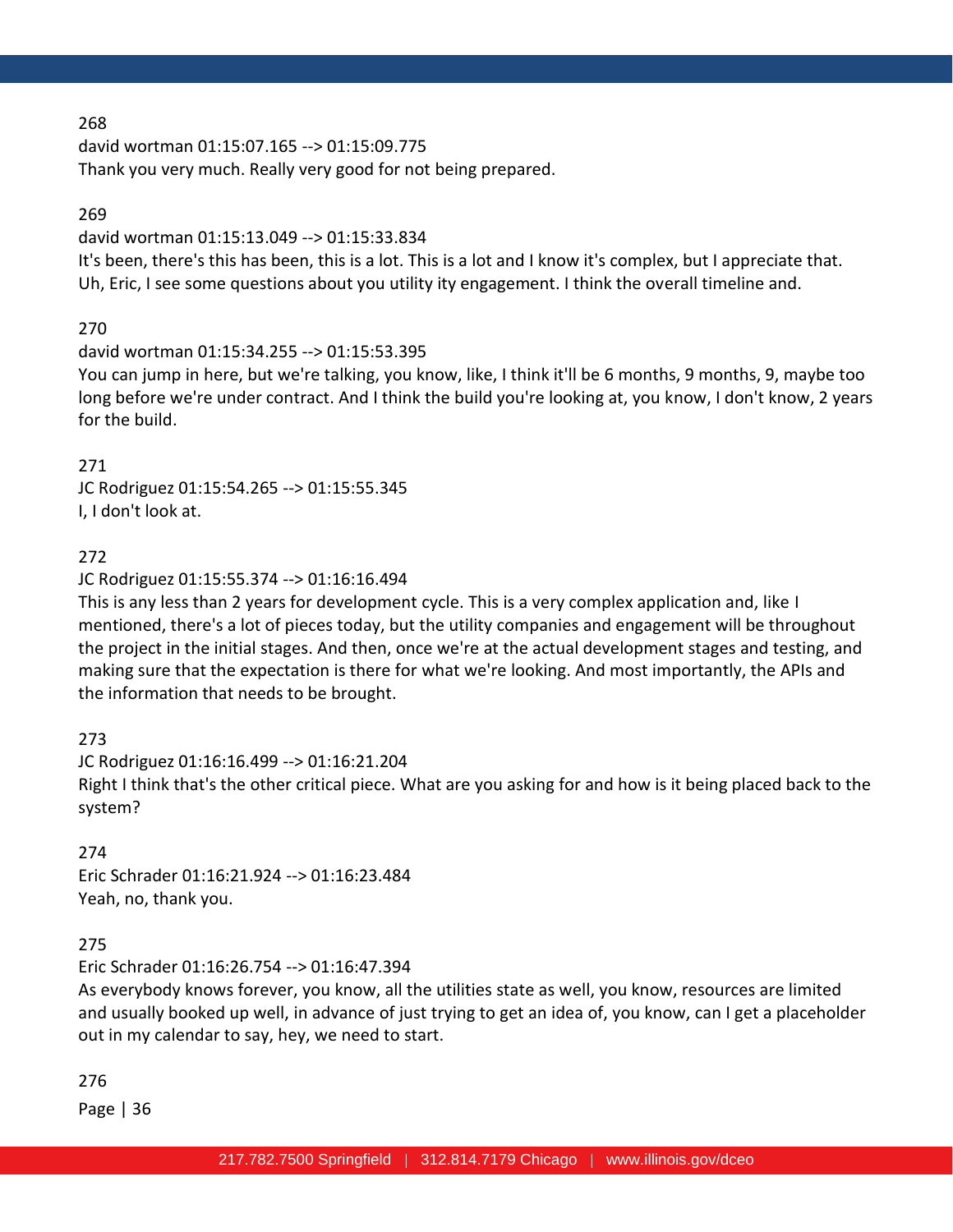### Eric Schrader 01:16:47.519 --> 01:17:08.664

You gotta be, I need the resources available to start talking about this and, you know, coding might start on January 2023. I mean, just understanding that everything is very preliminary right now just trying to get a placeholder out there. So that we can start saying we're going to need resources.

### 277

JC Rodriguez 01:17:10.645 --> 01:17:12.835 Absolutely, I'm not sure who's speaking. I don't see.

278

Eric Schrader 01:17:12.835 --> 01:17:15.205 I'm sorry, this is Eric from people's guess.

279 JC Rodriguez 01:17:15.655 --> 01:17:16.135 Eric.

280 Eric Schrader 01:17:16.435 --> 01:17:16.915 Yeah.

### 281

JC Rodriguez 01:17:17.125 --> 01:17:29.815

Okay, nice to meet you. All right, so, um, well, there's 2, the 1st project is the weather ization project, which I don't have Amy part on here who is actual project manager for this, but we can definitely reach out to you and give her give you a better understanding.

282

JC Rodriguez 01:17:29.844 --> 01:17:50.904

Of what the weather they should rewrite engagement will look like for utilities because we did have a meeting. I think it was last week and we had brought that up as 1 of the conversations when it comes to integrations because we are integrating with Octa. That's 1 of their major things potentially our financial system, and utilities is also on that list. So I'll have her reach out and make sure that you have an idea of when that comes up on our timeline. I do not.

283

# JC Rodriguez 01:17:50.970 --> 01:18:12.115

Have that in front of me, but for when it comes to the actual, right it's important to understand where we're at today and that's where we need to start engaging on value services sessions to really have the vendor. Understand us again. Once we create statement of work. And timeline, we're definitely talking into 2022 and potentially 1st, quarter of 2022 is what it looks like where we might be.

### 284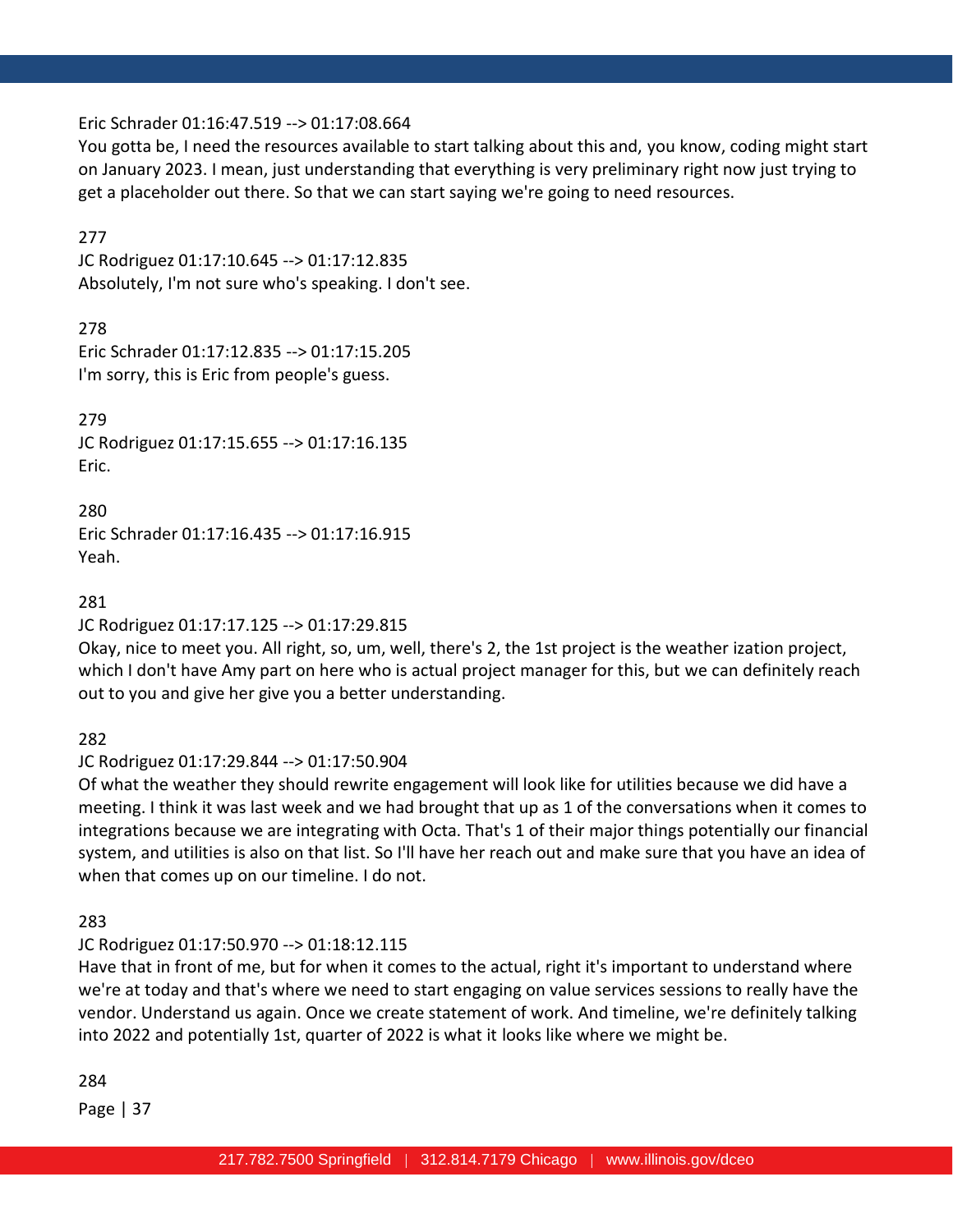#### JC Rodriguez 01:18:12.119 --> 01:18:22.074

What have an opportunity to start having those major discussions as we're building our statement of work but I will, you know, I don't have your contact info, but hopefully someone can and then we can continue to.

#### 285

Eric Schrader 01:18:22.074 --> 01:18:22.284 Have.

286 JC Rodriguez 01:18:22.284 --> 01:18:23.034 You know.

#### 287

Eric Schrader 01:18:23.034 --> 01:18:33.264 Dave, certainly David certainly has it. Okay. Yeah, I mean, business resources, we can usually come up with easier than resources. So, I mean, I.

#### 288

Eric Schrader 01:18:33.269 --> 01:18:42.054 Take engagement on kind of that level in early. The 1st, half of 2022 won't be a problem.

289 Eric Schrader 01:18:45.204 --> 01:18:45.654 Right.

290

JC Rodriguez 01:18:45.654 --> 01:18:48.384 The lightning is the key to success here we need to align.

291 Eric Schrader 01:18:48.384 --> 01:18:48.834 Yeah.

292 Eric Schrader 01:18:48.894 --> 01:18:49.194 Hey.

293 JC Rodriguez 01:18:49.194 --> 01:18:50.094 Important.

294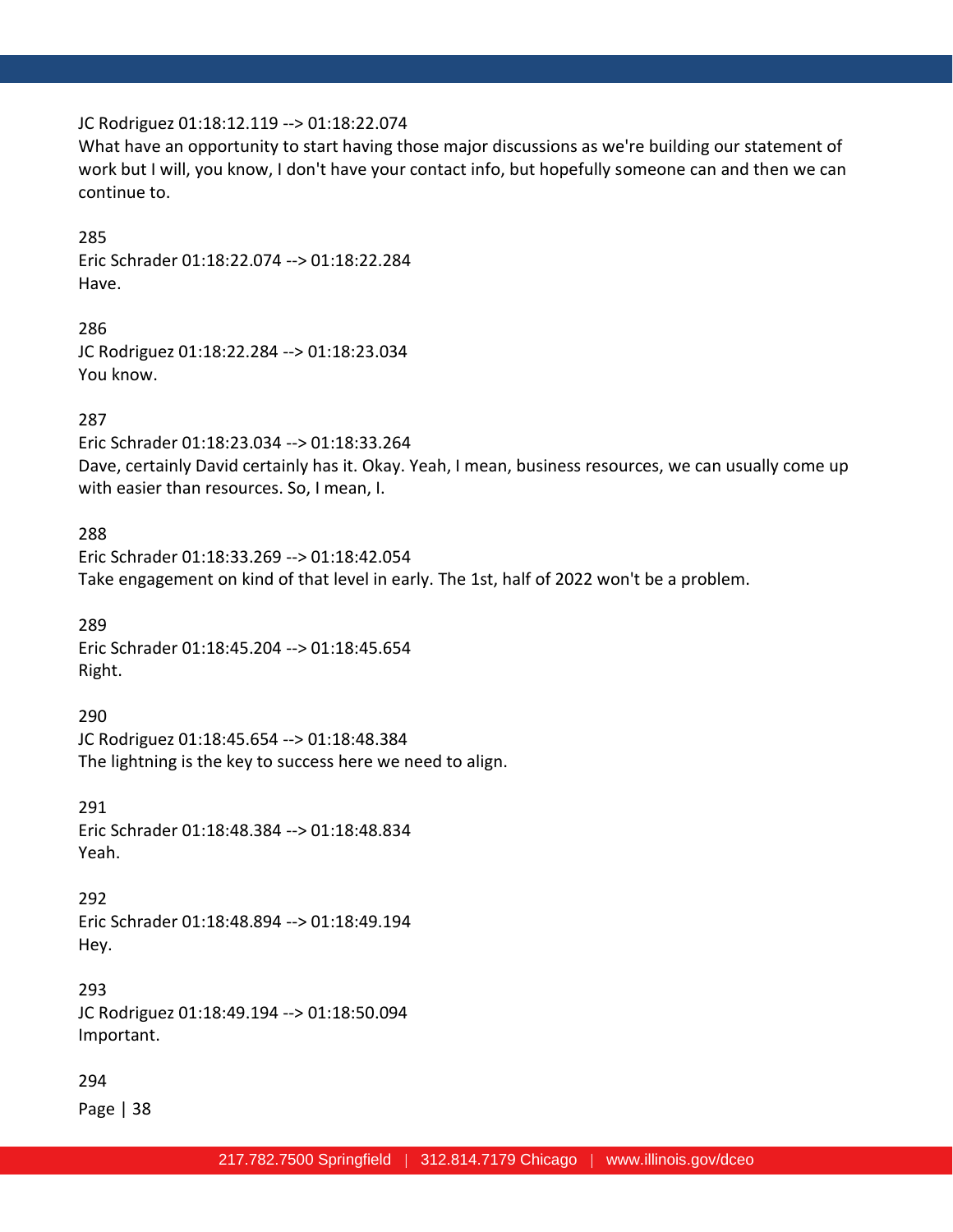### Eric Schrader 01:18:50.844 --> 01:19:05.694

And be honest, I'm, I'm speaking more from myself than for the, for the company with this statement. Um, I'm kind of excited about this whole, you know, what, what David's laid out. I like the idea of what we're, we're going here. What this is.

295

# Eric Schrader 01:19:05.875 --> 01:19:26.185

Uh, aiming towards, I think it's very beneficial for everybody and, and I agree with, you know, what you were just talking about, what Karen proposed about, you know, can we get some kind of linkage to other programs? So that we know get, you know, streamlined income verification.

296

# Eric Schrader 01:19:26.904 --> 01:19:47.034

Of it, that's speaking for me personally more I don't but looking forward to getting started, but just, you know, again, got to keep my resources under keep them ready when this get started.

### 297

# JC Rodriguez 01:19:47.999 --> 01:20:00.774

And we're facing the same challenges with resources here at the state of Illinois. So I could definitely appreciate what you're stating. And like I said, uh, transparency, communication alignment are going to be the key to success here to make sure that we're on the same page. And how you can align those.

298 Karen Lusson 01:20:00.774 --> 01:20:01.314 Resources.

299

JC Rodriguez 01:20:01.314 --> 01:20:09.144

When we need them, right very important piece of that. So we'll continue as this continues to mature and scale to our expectations. We'll make sure that that.

300

JC Rodriguez 01:20:09.174 --> 01:20:14.244

Communication is very clear to the utilities, because they're very, very integral part to what we're trying to accomplish.

301

Karen Lusson 01:20:18.744 --> 01:20:38.634

This is, this is Karen lesson again. I just I want to ask 1 question and then, and then make 1 other point. And my question is David, when you were talking about combining the 2 programs, you seem to be suggesting, sort of like a sliding scale based on your federal poverty level, in terms of the.

302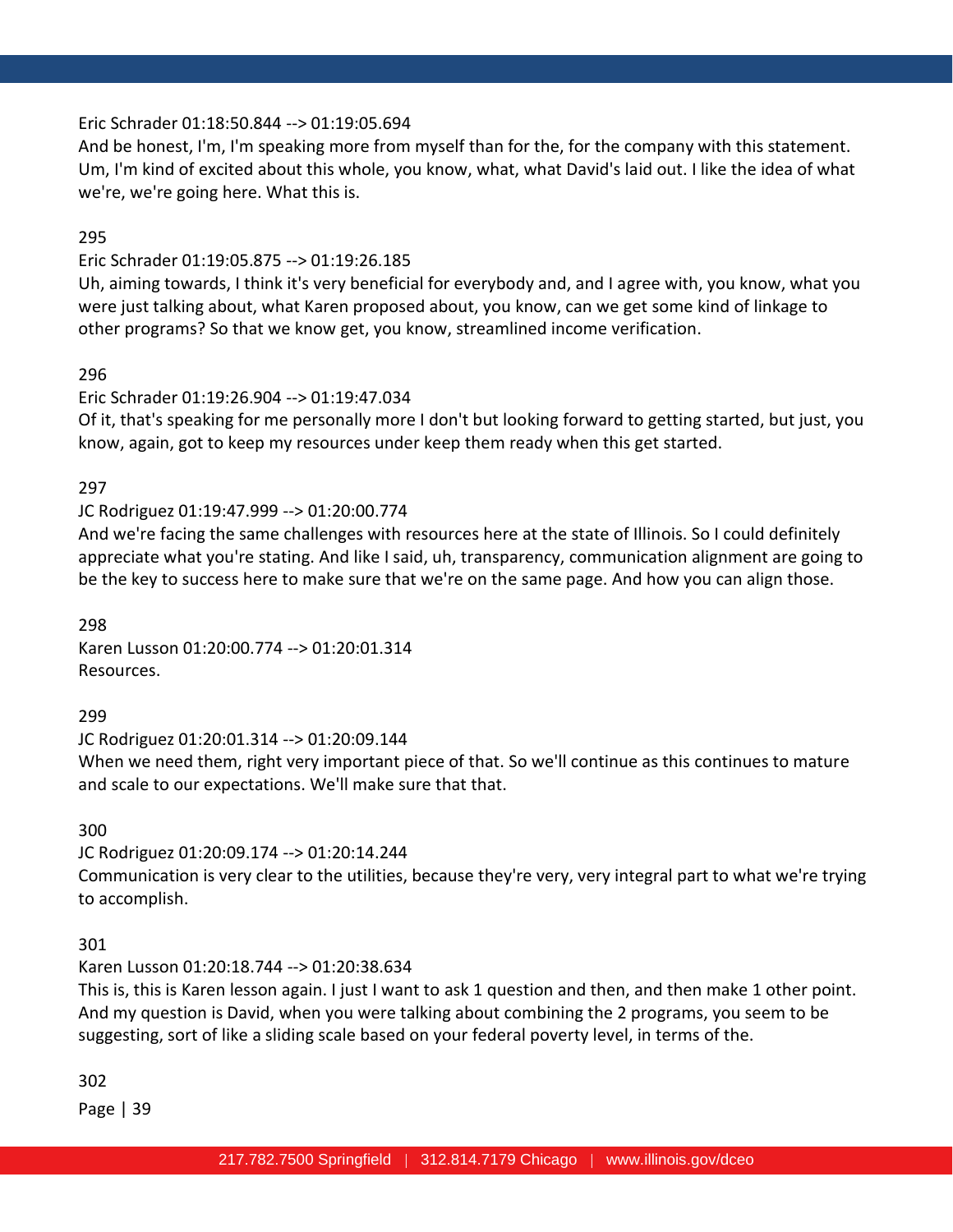Karen Lusson 01:20:38.784 --> 01:20:42.594 Benefit it is that what you're what you're kind of referencing there.

### 303

#### david wortman 01:20:42.864 --> 01:20:59.304

Well, I'll just say that, um, that's up to us us being, you know, this group and stakeholders but, uh, it's, it's, um, technically, I mean, it's always been possible, but with, uh, with the data that we have.

### 304

### david wortman 01:20:59.965 --> 01:21:21.055

We could choose to try to make individual percentages, like, at 25%, federal poverty. We try to get your energy burden to say, 15% at 50. we get you to 12% and and.

### 305

### david wortman 01:21:21.060 --> 01:21:42.145

We're able to get you so we can do that as we like, and this system. I think that I would want this system to be flexible enough. That annually. We look back at what's happening. We look at different cost and we can tweak coefficient of an equation that make it where we design.

### 306

### david wortman 01:21:42.444 --> 01:22:03.354

How the benefits are given to, uh, different, uh, clients, you know so it would be a, uh, and I'll, I'll talk about that more at the meeting. I, I, I have that kind of half prepared, but I wasn't ready to do it today but, um, there's a, we have flexibility in the ability to design it, uh, the way that we think that it should be.

# 307

# Karen Lusson 01:22:05.694 --> 01:22:24.234

Yeah, and I would I would just add and I know this is your intention, but I think it's worth emphasizing that it's so it's gonna be, you know, it as you consider what, if anything needs to change in terms of the 2 programs, or how they would be combined that that you listen to.

### 308

# Karen Lusson 01:22:24.509 --> 01:22:45.084

The agencies that are administering these programs, because they are in touch daily with, with folks on the ground. They know what is popular in terms of the aspects of the pit. We know that people like the predictability of it. We know, of course that the rooge write off portion is so important.

### 309

# Karen Lusson 01:22:45.895 --> 01:23:06.805

You know, I, I just think that it's, it's important to try to retain aspects that, you know, that make the PIP sort of, the gold standard when it's working the right way and reaching as many as possible. So, yeah, I just encourage, you know, the, the conversation to continue and, you know, I'll certainly.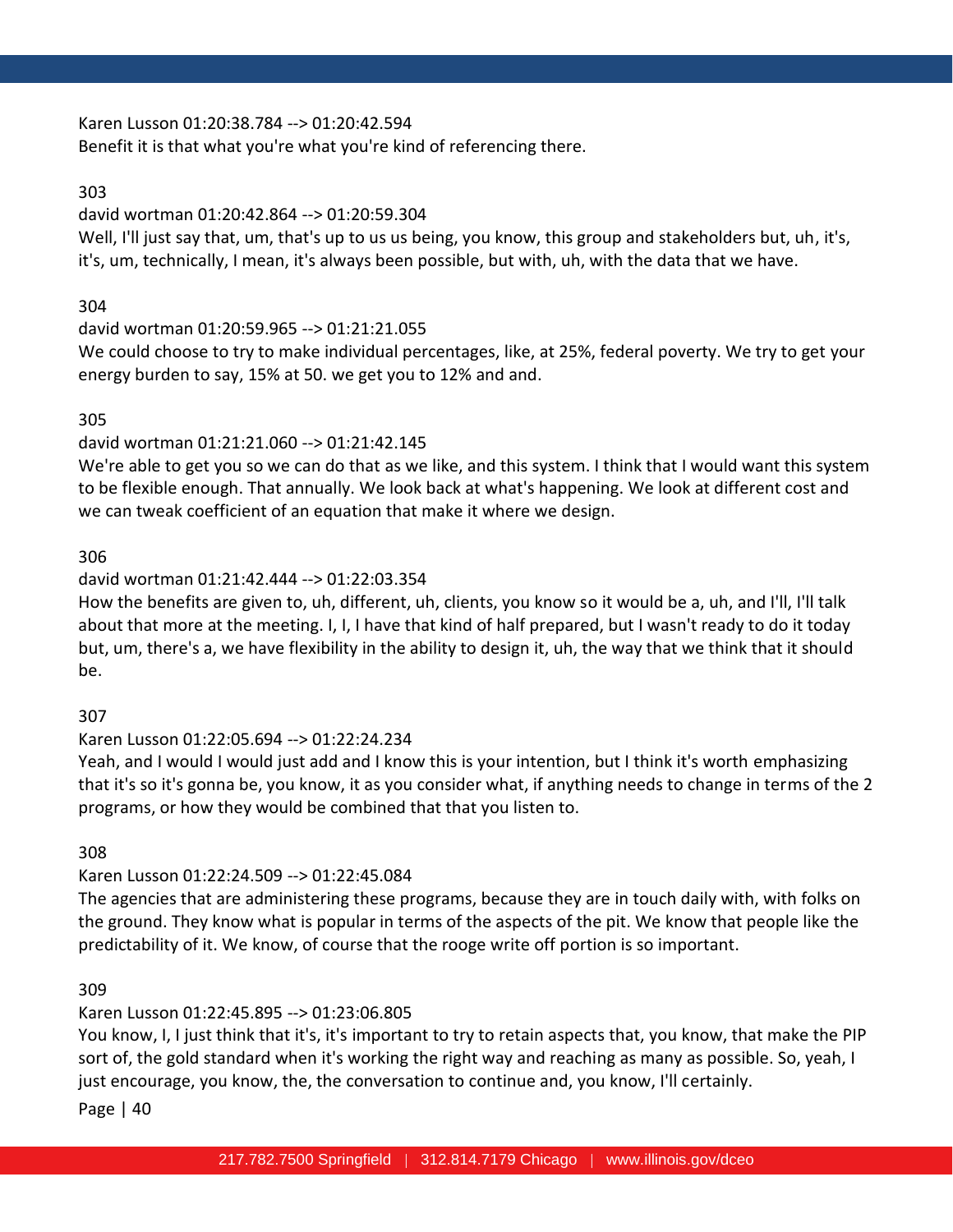Karen Lusson 01:23:06.835 --> 01:23:16.675 Bring this back to our client and it's I think it's going to be really important to hear from everyone who will be affected by this.

311

david wortman 01:23:17.725 --> 01:23:18.985 Absolutely, I agree.

312 david wortman 01:23:24.114 --> 01:23:27.204 Anyone else anyone else have any comments.

### 313

david wortman 01:23:30.534 --> 01:23:50.454

Okay, so, uh, what I'll say, I've said, you know, 2 weeks from today, we have a pack if you come up with questions uh, and you think they're complicated and may need time for us to think about them send us questions before that date. So, we can have those, you know, maybe have answers more prepared but otherwise, um.

### 314

david wortman 01:23:50.544 --> 01:24:11.664

We'll talk a little bit more about this on on the pack and, you know, this is, as I said, before this is the the beginning. Um, and there's a lot of work a lot of coordination that needs to be done. But I think that this was a good meeting and we'll, we'll get started. So thank you. Everyone. Um, Maria is.

315 david wortman 01:24:11.695 --> 01:24:15.805 Anything left to do. Oh, let me see.

316 Maria Gallardo 01:24:17.455 --> 01:24:21.205 Going back to the agenda, I think.

317 david wortman 01:24:22.135 --> 01:24:22.795 Yes.

318 Maria Gallardo 01:24:23.185 --> 01:24:25.405 Can you yeah, we can see your screen.